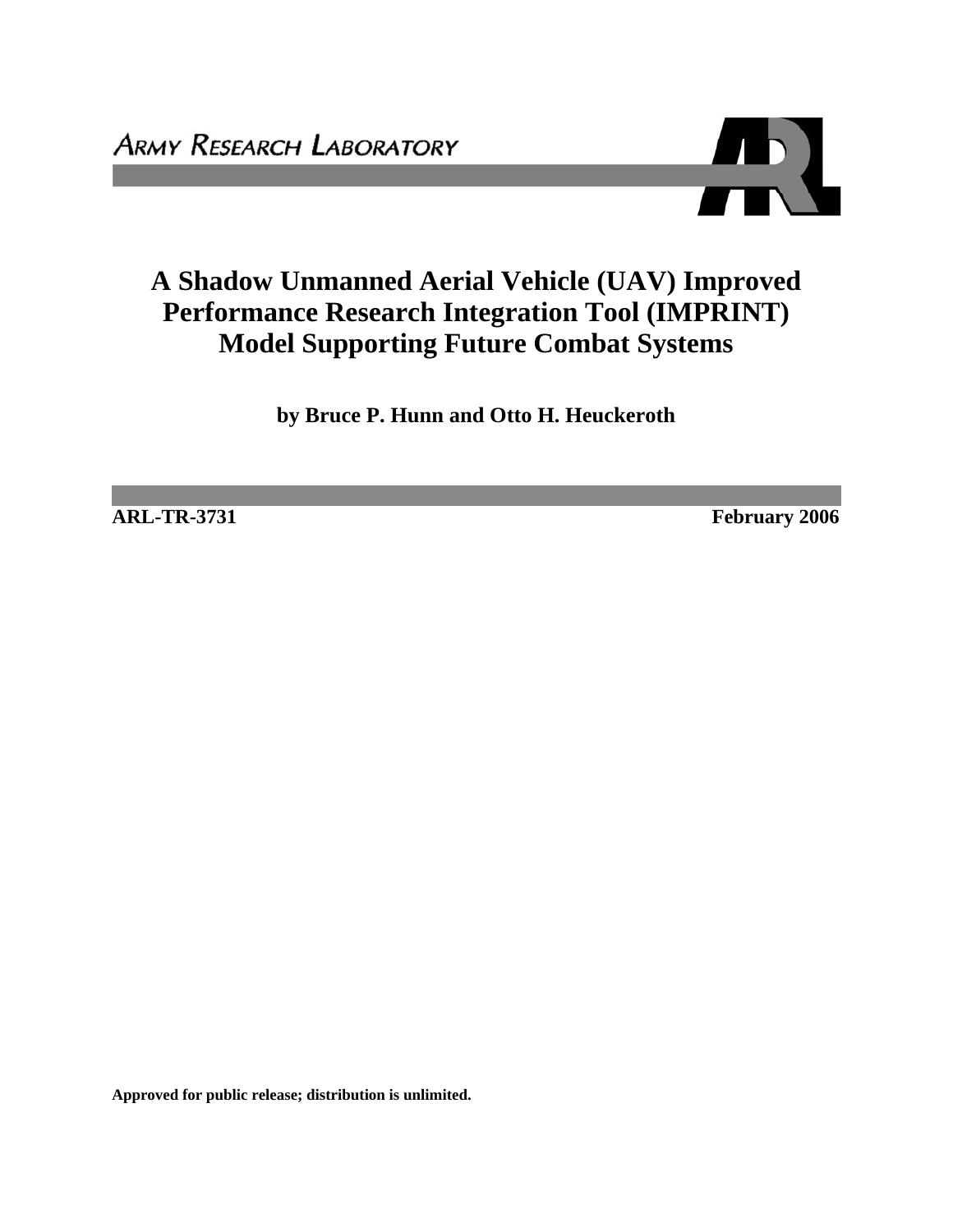### **NOTICES**

### **Disclaimers**

The findings in this report are not to be construed as an official Department of the Army position unless so designated by other authorized documents.

Citation of manufacturer's or trade names does not constitute an official endorsement or approval of the use thereof.

DESTRUCTION NOTICE—Destroy this report when it is no longer needed. Do not return it to the originator.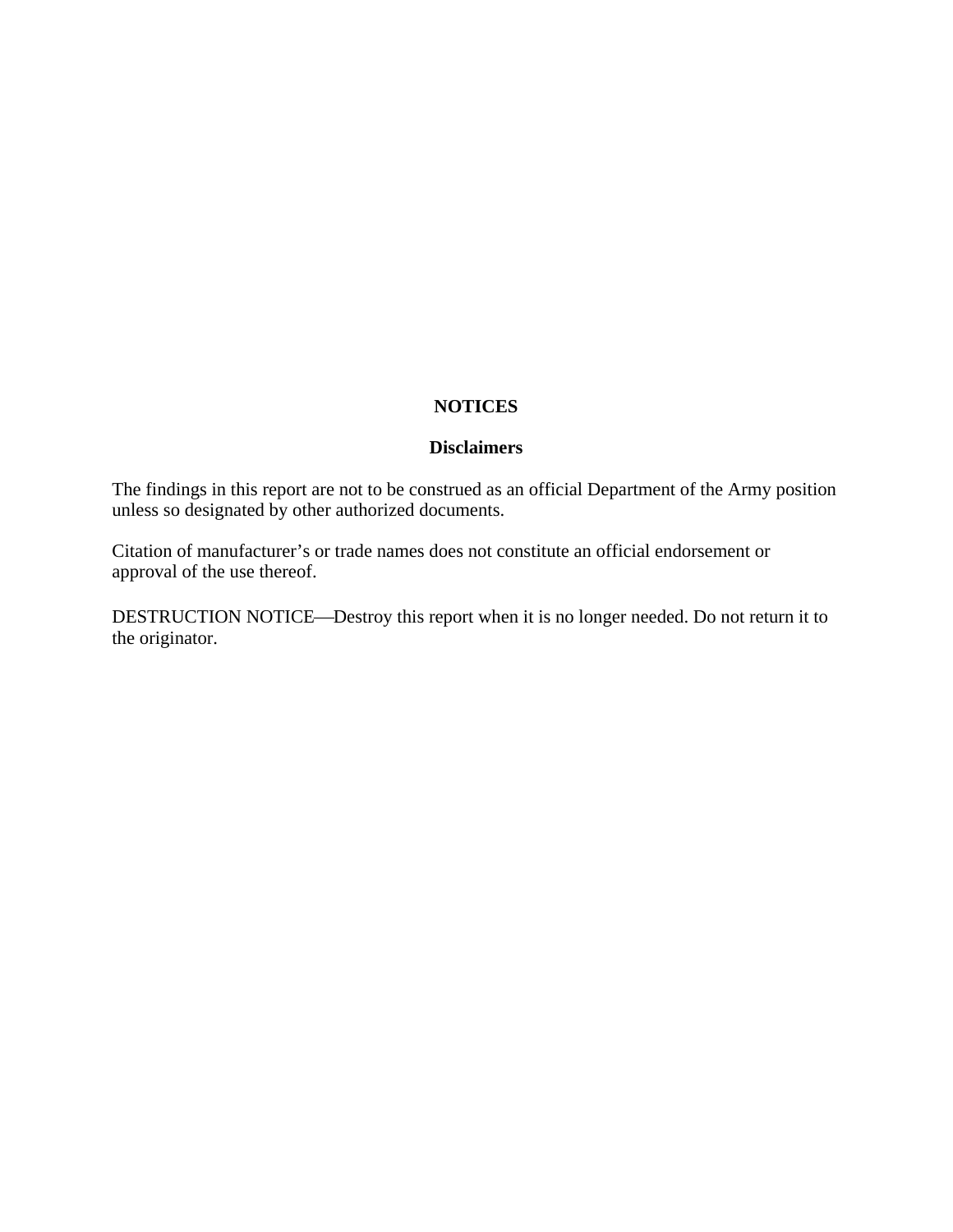# **Army Research Laboratory**

Aberdeen Proving Ground, MD 21005-5425

**February 2006** 

# **A Shadow Unmanned Aerial Vehicle (UAV) Improved Performance Research Integration Tool (IMPRINT) Model Supporting Future Combat Systems**

**Bruce P. Hunn and Otto H. Heuckeroth Human Research and Engineering Directorate, ARL** 

**Approved for public release; distribution is unlimited.**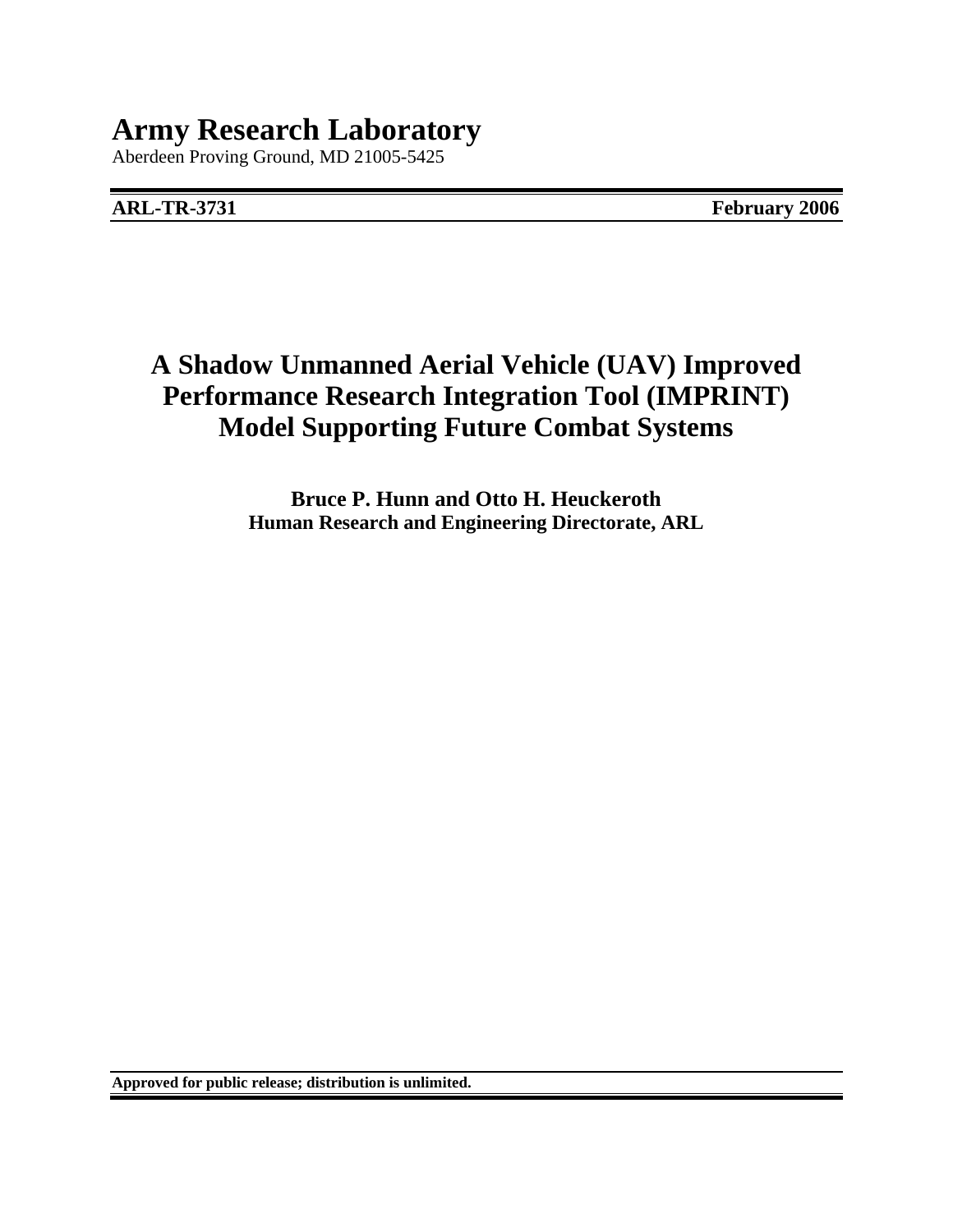| <b>REPORT DOCUMENTATION PAGE</b>                                                                                                                                                                                                                                                                                                                                                                                                                                                                                                                                                                                                                                                                                                                                                                                                                                                                                                                              | Form Approved<br>OMB No. 0704-0188 |                               |                                  |                                                                                                                                                                                                                                   |  |  |  |
|---------------------------------------------------------------------------------------------------------------------------------------------------------------------------------------------------------------------------------------------------------------------------------------------------------------------------------------------------------------------------------------------------------------------------------------------------------------------------------------------------------------------------------------------------------------------------------------------------------------------------------------------------------------------------------------------------------------------------------------------------------------------------------------------------------------------------------------------------------------------------------------------------------------------------------------------------------------|------------------------------------|-------------------------------|----------------------------------|-----------------------------------------------------------------------------------------------------------------------------------------------------------------------------------------------------------------------------------|--|--|--|
| Public reporting burden for this collection of information is estimated to average 1 hour per response, including the time for reviewing instructions, searching existing data sources, gathering and maintaining<br>the data needed, and completing and reviewing the collection information. Send comments regarding this burden estimate or any other aspect of this collection of information, including suggestions for<br>reducing the burden, to Department of Defense, Washington Headquarters Services, Directorate for Information Operations and Reports (0704-0188), 1215 Jefferson Davis Highway, Suite 1204, Arlington,<br>VA 22202-4302. Respondents should be aware that notwithstanding any other provision of law, no person shall be subject to any penalty for failing to comply with a collection of information if it does not<br>display a currently valid OMB control number.<br>PLEASE DO NOT RETURN YOUR FORM TO THE ABOVE ADDRESS. |                                    |                               |                                  |                                                                                                                                                                                                                                   |  |  |  |
| 1. REPORT DATE (DD-MM-YYYY)<br>2. REPORT TYPE                                                                                                                                                                                                                                                                                                                                                                                                                                                                                                                                                                                                                                                                                                                                                                                                                                                                                                                 |                                    |                               |                                  | 3. DATES COVERED (From - To)                                                                                                                                                                                                      |  |  |  |
| February 2006                                                                                                                                                                                                                                                                                                                                                                                                                                                                                                                                                                                                                                                                                                                                                                                                                                                                                                                                                 | Final                              | June 2004 to September 2005   |                                  |                                                                                                                                                                                                                                   |  |  |  |
| <b>4. TITLE AND SUBTITLE</b>                                                                                                                                                                                                                                                                                                                                                                                                                                                                                                                                                                                                                                                                                                                                                                                                                                                                                                                                  |                                    |                               |                                  | 5a. CONTRACT NUMBER                                                                                                                                                                                                               |  |  |  |
| A Shadow Unmanned Aerial Vehicle (UAV) Improved Performance<br>Research Integration Tool (IMPRINT) Model Supporting Future Combat                                                                                                                                                                                                                                                                                                                                                                                                                                                                                                                                                                                                                                                                                                                                                                                                                             |                                    |                               |                                  | 5b. GRANT NUMBER                                                                                                                                                                                                                  |  |  |  |
| <b>Systems</b>                                                                                                                                                                                                                                                                                                                                                                                                                                                                                                                                                                                                                                                                                                                                                                                                                                                                                                                                                |                                    |                               |                                  | 5c. PROGRAM ELEMENT NUMBER                                                                                                                                                                                                        |  |  |  |
| 6. AUTHOR(S)                                                                                                                                                                                                                                                                                                                                                                                                                                                                                                                                                                                                                                                                                                                                                                                                                                                                                                                                                  |                                    |                               |                                  | 5d. PROJECT NUMBER                                                                                                                                                                                                                |  |  |  |
| Bruce P. Hunn and Otto H. Heuckeroth (both of ARL)                                                                                                                                                                                                                                                                                                                                                                                                                                                                                                                                                                                                                                                                                                                                                                                                                                                                                                            |                                    |                               |                                  | 62716AH70                                                                                                                                                                                                                         |  |  |  |
|                                                                                                                                                                                                                                                                                                                                                                                                                                                                                                                                                                                                                                                                                                                                                                                                                                                                                                                                                               |                                    |                               |                                  | 5e. TASK NUMBER                                                                                                                                                                                                                   |  |  |  |
|                                                                                                                                                                                                                                                                                                                                                                                                                                                                                                                                                                                                                                                                                                                                                                                                                                                                                                                                                               |                                    |                               |                                  | 5f. WORK UNIT NUMBER                                                                                                                                                                                                              |  |  |  |
| 7. PERFORMING ORGANIZATION NAME(S) AND ADDRESS(ES)                                                                                                                                                                                                                                                                                                                                                                                                                                                                                                                                                                                                                                                                                                                                                                                                                                                                                                            |                                    |                               |                                  | 8. PERFORMING ORGANIZATION                                                                                                                                                                                                        |  |  |  |
| <b>U.S. Army Research Laboratory</b>                                                                                                                                                                                                                                                                                                                                                                                                                                                                                                                                                                                                                                                                                                                                                                                                                                                                                                                          |                                    |                               |                                  | <b>REPORT NUMBER</b>                                                                                                                                                                                                              |  |  |  |
| Human Research and Engineering Directorate<br>Aberdeen Proving Ground, MD 21005-5425                                                                                                                                                                                                                                                                                                                                                                                                                                                                                                                                                                                                                                                                                                                                                                                                                                                                          |                                    |                               |                                  | ARL-TR-3731                                                                                                                                                                                                                       |  |  |  |
| 9. SPONSORING/MONITORING AGENCY NAME(S) AND ADDRESS(ES)                                                                                                                                                                                                                                                                                                                                                                                                                                                                                                                                                                                                                                                                                                                                                                                                                                                                                                       |                                    |                               | 10. SPONSOR/MONITOR'S ACRONYM(S) |                                                                                                                                                                                                                                   |  |  |  |
|                                                                                                                                                                                                                                                                                                                                                                                                                                                                                                                                                                                                                                                                                                                                                                                                                                                                                                                                                               |                                    |                               |                                  | <b>11. SPONSOR/MONITOR'S REPORT</b><br><b>NUMBER(S)</b>                                                                                                                                                                           |  |  |  |
| 12. DISTRIBUTION/AVAILABILITY STATEMENT                                                                                                                                                                                                                                                                                                                                                                                                                                                                                                                                                                                                                                                                                                                                                                                                                                                                                                                       |                                    |                               |                                  |                                                                                                                                                                                                                                   |  |  |  |
| Approved for public release; distribution is unlimited.                                                                                                                                                                                                                                                                                                                                                                                                                                                                                                                                                                                                                                                                                                                                                                                                                                                                                                       |                                    |                               |                                  |                                                                                                                                                                                                                                   |  |  |  |
| <b>13. SUPPLEMENTARY NOTES</b>                                                                                                                                                                                                                                                                                                                                                                                                                                                                                                                                                                                                                                                                                                                                                                                                                                                                                                                                |                                    |                               |                                  |                                                                                                                                                                                                                                   |  |  |  |
| 14. ABSTRACT                                                                                                                                                                                                                                                                                                                                                                                                                                                                                                                                                                                                                                                                                                                                                                                                                                                                                                                                                  |                                    |                               |                                  |                                                                                                                                                                                                                                   |  |  |  |
|                                                                                                                                                                                                                                                                                                                                                                                                                                                                                                                                                                                                                                                                                                                                                                                                                                                                                                                                                               |                                    |                               |                                  | This study describes the creation of an IMPRINT (Improved Performance Research Integration Tool) model to describe                                                                                                                |  |  |  |
|                                                                                                                                                                                                                                                                                                                                                                                                                                                                                                                                                                                                                                                                                                                                                                                                                                                                                                                                                               |                                    |                               |                                  | crew workload levels in the Shadow unmanned aerial vehicle (UAV). Field data were collected for tasks performed by                                                                                                                |  |  |  |
|                                                                                                                                                                                                                                                                                                                                                                                                                                                                                                                                                                                                                                                                                                                                                                                                                                                                                                                                                               |                                    |                               |                                  | Shadow UAV crews. This model was developed to support the Army's Future Combat System, human robotics interaction<br>Army Technology Objective. The design and operation of this model are discussed, along with several workload |  |  |  |
|                                                                                                                                                                                                                                                                                                                                                                                                                                                                                                                                                                                                                                                                                                                                                                                                                                                                                                                                                               |                                    |                               |                                  | conclusions based on the model's operation. Workload for individual crew members and as a crew entity is discussed.                                                                                                               |  |  |  |
|                                                                                                                                                                                                                                                                                                                                                                                                                                                                                                                                                                                                                                                                                                                                                                                                                                                                                                                                                               |                                    |                               |                                  |                                                                                                                                                                                                                                   |  |  |  |
|                                                                                                                                                                                                                                                                                                                                                                                                                                                                                                                                                                                                                                                                                                                                                                                                                                                                                                                                                               |                                    |                               |                                  |                                                                                                                                                                                                                                   |  |  |  |
|                                                                                                                                                                                                                                                                                                                                                                                                                                                                                                                                                                                                                                                                                                                                                                                                                                                                                                                                                               |                                    |                               |                                  |                                                                                                                                                                                                                                   |  |  |  |
|                                                                                                                                                                                                                                                                                                                                                                                                                                                                                                                                                                                                                                                                                                                                                                                                                                                                                                                                                               |                                    |                               |                                  |                                                                                                                                                                                                                                   |  |  |  |
|                                                                                                                                                                                                                                                                                                                                                                                                                                                                                                                                                                                                                                                                                                                                                                                                                                                                                                                                                               |                                    |                               |                                  |                                                                                                                                                                                                                                   |  |  |  |
|                                                                                                                                                                                                                                                                                                                                                                                                                                                                                                                                                                                                                                                                                                                                                                                                                                                                                                                                                               |                                    |                               |                                  |                                                                                                                                                                                                                                   |  |  |  |
|                                                                                                                                                                                                                                                                                                                                                                                                                                                                                                                                                                                                                                                                                                                                                                                                                                                                                                                                                               |                                    |                               |                                  |                                                                                                                                                                                                                                   |  |  |  |
| <b>15. SUBJECT TERMS</b>                                                                                                                                                                                                                                                                                                                                                                                                                                                                                                                                                                                                                                                                                                                                                                                                                                                                                                                                      |                                    |                               |                                  |                                                                                                                                                                                                                                   |  |  |  |
| IMPRINT; robotics; Shadow UAV; UAV; workload                                                                                                                                                                                                                                                                                                                                                                                                                                                                                                                                                                                                                                                                                                                                                                                                                                                                                                                  |                                    |                               |                                  |                                                                                                                                                                                                                                   |  |  |  |
| <b>16. SECURITY CLASSIFICATION OF:</b>                                                                                                                                                                                                                                                                                                                                                                                                                                                                                                                                                                                                                                                                                                                                                                                                                                                                                                                        |                                    | 17. LIMITATION<br>OF ABSTRACT | 18. NUMBER<br><b>OF PAGES</b>    | 19a. NAME OF RESPONSIBLE PERSON<br>Bruce P. Hunn                                                                                                                                                                                  |  |  |  |
| b. ABSTRACT<br>a. REPORT                                                                                                                                                                                                                                                                                                                                                                                                                                                                                                                                                                                                                                                                                                                                                                                                                                                                                                                                      | c. THIS PAGE                       | <b>SAR</b>                    | 40                               | 19b. TELEPHONE NUMBER (Include area code)                                                                                                                                                                                         |  |  |  |
| Unclassified<br>Unclassified                                                                                                                                                                                                                                                                                                                                                                                                                                                                                                                                                                                                                                                                                                                                                                                                                                                                                                                                  | Unclassified                       |                               |                                  | 620-538-4701                                                                                                                                                                                                                      |  |  |  |

**Standard Form 298 (Rev. 8/98) Prescribed by ANSI Std. Z39.18**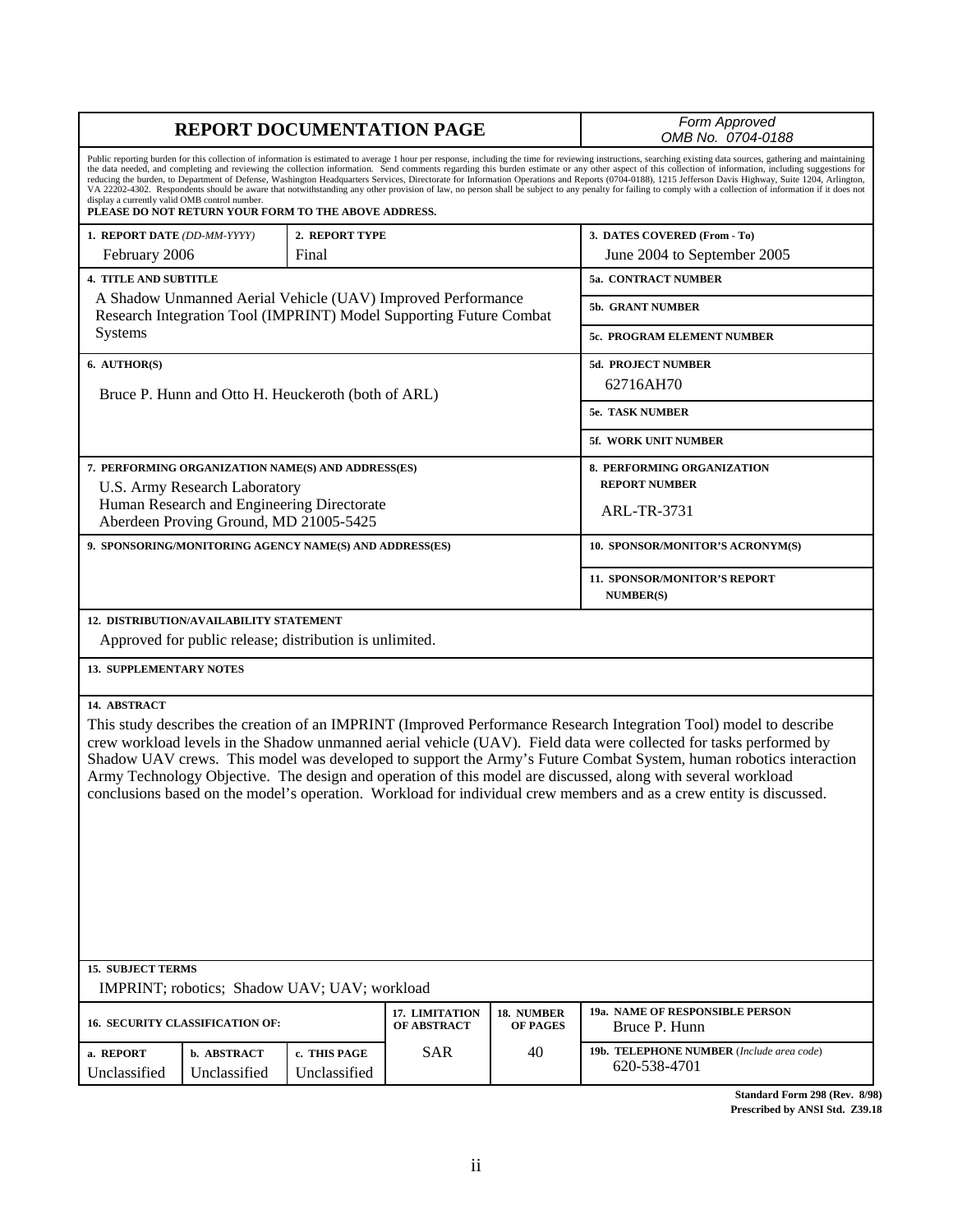## **Contents**

|    |                 | <b>List of Figures</b>                                            | iv |
|----|-----------------|-------------------------------------------------------------------|----|
|    |                 | <b>List of Tables</b>                                             | iv |
| 1. |                 | <b>Introduction</b>                                               | 1  |
|    | 1.1             |                                                                   |    |
|    | 1.2             |                                                                   |    |
|    | 1.3             |                                                                   |    |
|    | 1.4             |                                                                   |    |
| 2. |                 | <b>Method</b>                                                     | 4  |
|    | 2.1             |                                                                   |    |
|    |                 | 2.1.1                                                             |    |
|    | 2.2             |                                                                   |    |
|    | 2.3             |                                                                   |    |
| 3. | <b>Results</b>  |                                                                   | 11 |
| 4. |                 | <b>Discussion</b>                                                 | 14 |
| 5. |                 | <b>Conclusions and Recommendations</b>                            | 15 |
|    | 5.1             |                                                                   |    |
| 6. |                 | <b>References</b>                                                 | 17 |
|    |                 | Appendix A. Questionnaire Used to Collect Shadow UAV Data         | 19 |
|    |                 | <b>Appendix B. Model Details by Function (15 functions total)</b> | 23 |
|    | <b>Acronyms</b> |                                                                   | 31 |
|    |                 | <b>Distribution List</b>                                          | 32 |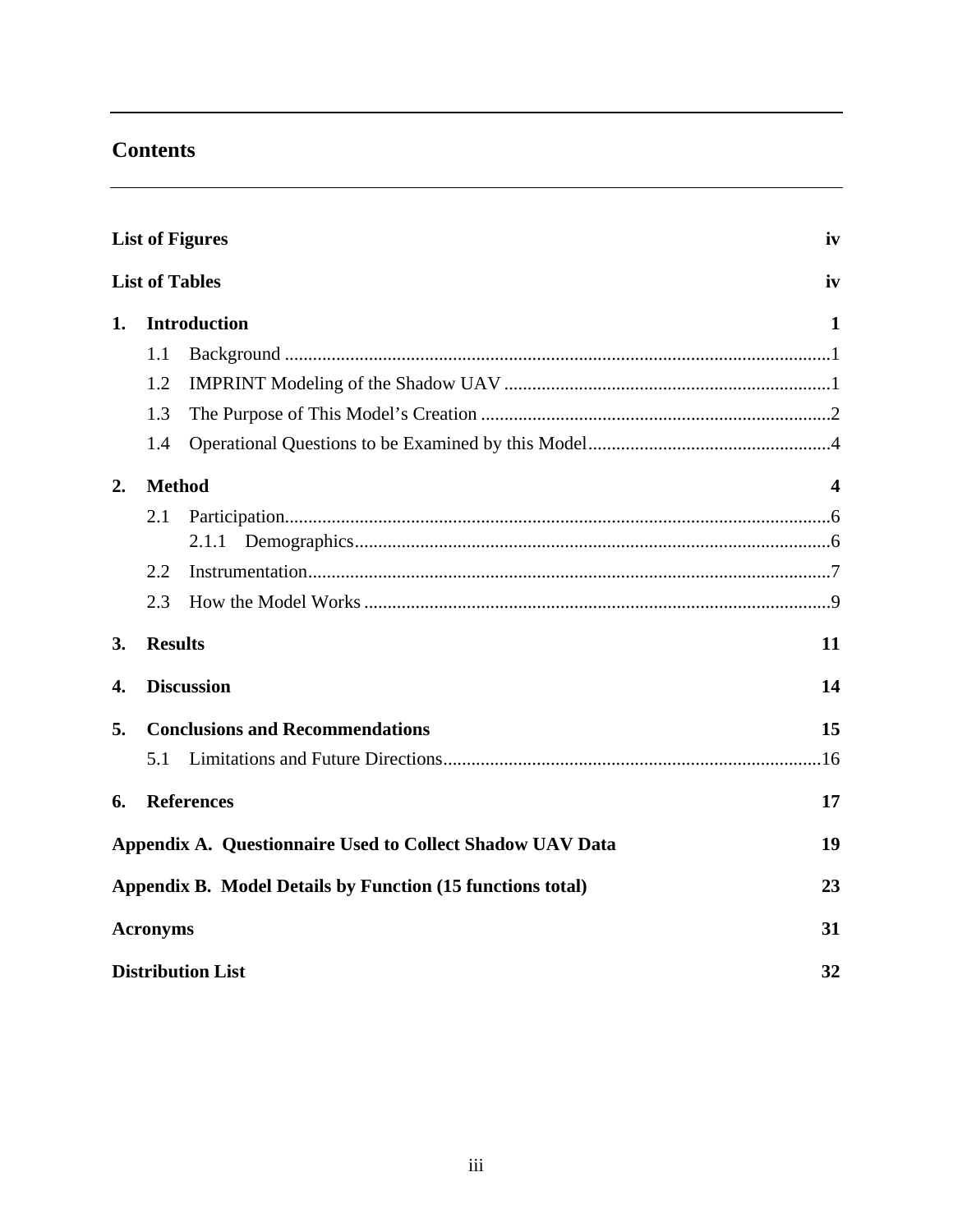## **List of Figures**

## **List of Tables**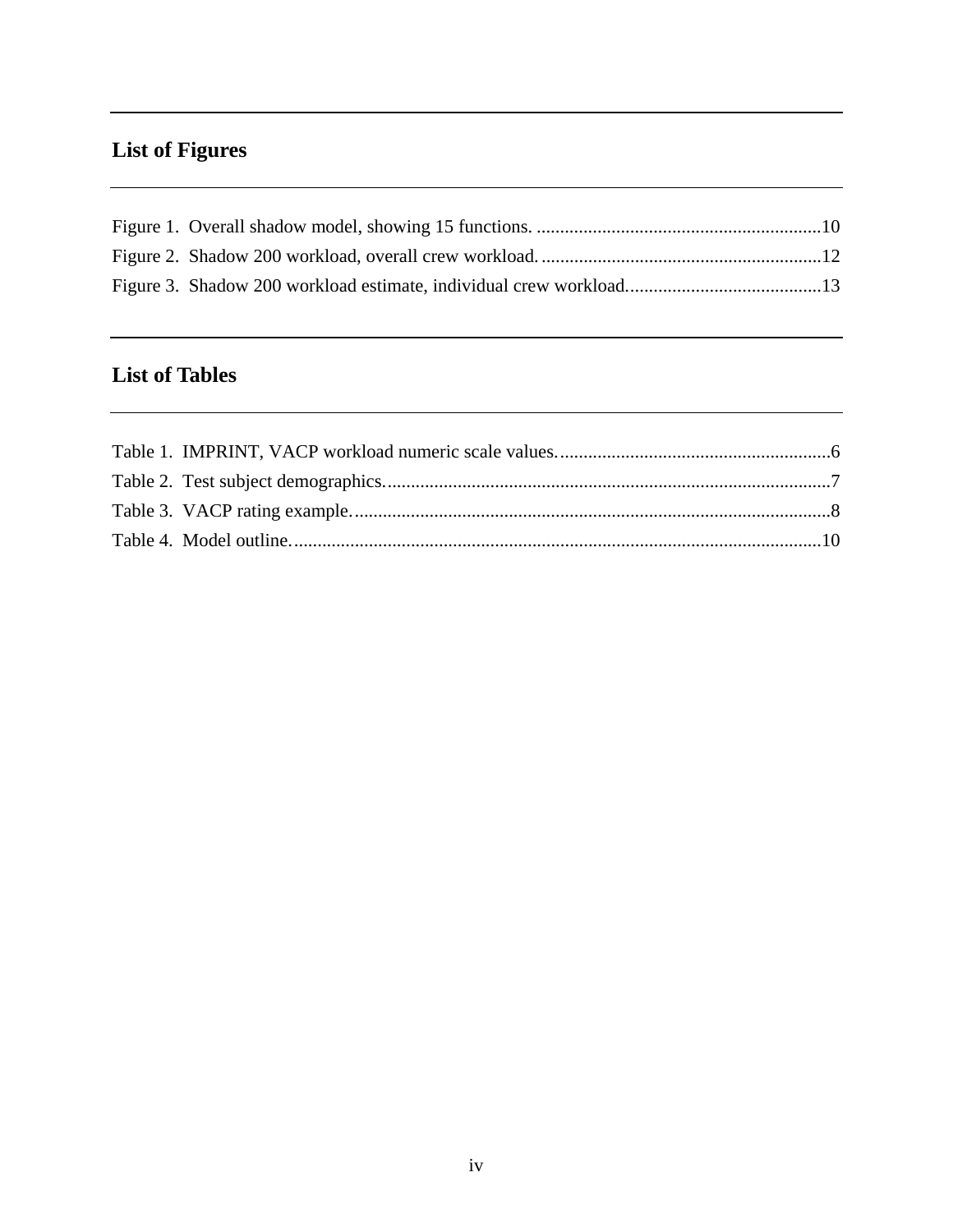### **1. Introduction**

### **1.1 Background**

The continuing need for information about future systems is addressed in several Army Technology Objective (ATO) efforts, notably under the Future Combat Systems (FCS) initiative. Implementation of this initiative is augmented by a system of systems approach encompassing several ATO efforts. Each of these efforts requires creation of models that can be integrated into the FCS initial stages of development. This integration is comprised of a sequential building process that can provide understanding of what the Army of the future might resemble. Automation and robotics are keystones of this developing effort. This report details a modeling effort conducted under support by the Human Robotic Interaction ATO, specifically for one of the Army's fielded unmanned aerial vehicles (UAVs) known as the Shadow 200 System.

Modeling and simulation are highly valuable tools that contribute to the understanding of systems that are proposed, in development, or have been fielded. Low cost, high flexibility, and perfect safety can be accomplished with the use of a simulation rather than by the creation of physical models, actual testing, or through the collection of operational data. In this regard, modeling can provide answers to questions that testing may not even be able to duplicate operationally, or modeling can be used to answer questions that would entail undue cost or risk for those personnel who might have to accomplish missions using a particular system.

This report details the specific efforts to create a model that may be used to address the needs of future Army systems development. The modeling system used in this effort is the Improved Performance Research Integration Tool (IMPRINT). IMPRINT has been used for numerous Department of Defense situations in which a discrete event, stochastic model is required (U.S. Army Research Laboratory, 2003b). IMPRINT manages a considerable number of data sets and manipulates those sets so that various system outcomes can be explored as discrete events. It employs a Monte Carlo simulation routine, in a Micro Saint<sup>1</sup> software structure to use system characteristics and their interrelationships to predict system responses in accordance with variation in the dimensions of those systems' characteristics.

### **1.2 IMPRINT Modeling of the Shadow UAV**

Automation has been one of the major areas of technological development that has enabled the exploration of ways and means to produce desired resources and to lead to recommendations for optimal use. One of the complex arenas that automation has facilitated is in the area of robotics. As the sophistication of robotic capabilities has increased, changes in the conditions under which

<sup>&</sup>lt;sup>1</sup>Micro Saint is a trademark of Micro Analysis & Design, Inc.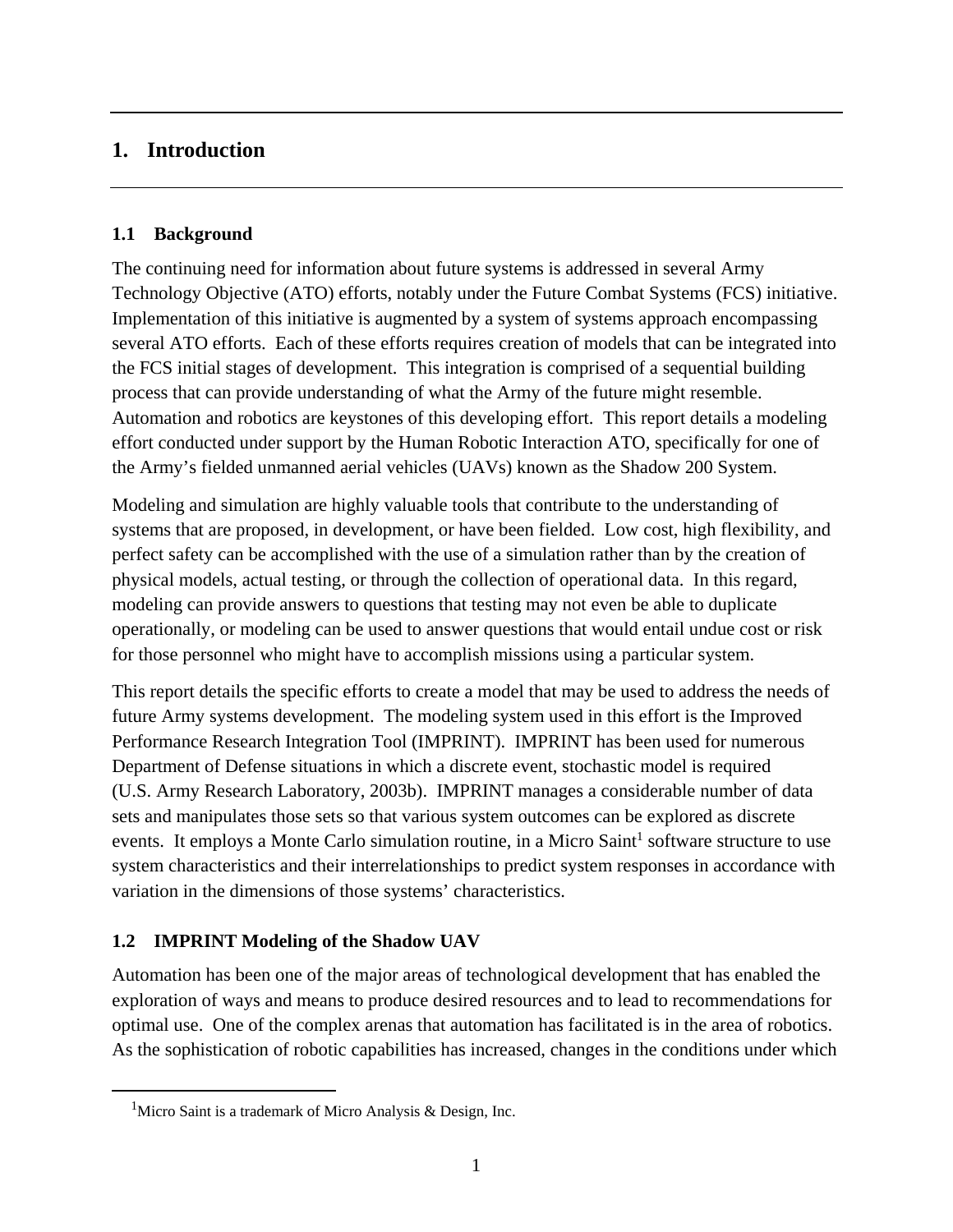the military is being forced to operate are recognized, and questions have been raised about whether these new demands can be met by this specific technological improvement. Among the most highly motivating factors that are driving the military to explore the utility of this emerging technology is how best to counter nonconventional and terrorist type military tactics being used in the near term. Fighting against such tactics with conventional warfare techniques could be expected to lead to heightened casualties, and the use of automated systems may preclude some of those casualties.

The area of semi-automated systems being addressed in this report concerns UAVs. The specific UAV being addressed is the Shadow 200. In earlier work with this UAV, a modeling technique was developed by Micro Analysis & Design, Inc., for the U.S. Army Research Laboratory (ARL) (Barnes & Matz, 1998; Barnes, Knapp, Tillman, Walters, & Velicki, 2000). This modeling involved software coding in Micro Saint software. Subsequent studies with Micro Saint also examined the effects of crew size and crew fatigue on performance in the Shadow UAV system (Walters, Huber, French, & Barnes, 2002). Latter efforts used IMPRINT in addition to Micro Saint. Both sets of software can be characterized as using task network modeling procedures and a discrete event stochastic process.

### **1.3 The Purpose of This Model's Creation**

A key feature of network types of modeling techniques is that they allow the user the opportunity to select from a large array of independent and dependent variables and then obtain some initial estimate of how successful a mission would be completed during a specific set of conditions. Since the number of potentially feasible conditions and measures is large, conducting conventional research with live Soldiers (humans in the loop) would be costly and resource intensive. With the large set of independent and dependent factors that must be considered in the system development process, this modeling technique helps to cost effectively

- Set realistic system requirements,
- Identify future manpower and personnel constraints,
- Evaluate operator and crew workload,
- Test alternate systems crew function allocations,
- Assess performance during extreme conditions, and
- Examine performance as a function of personnel characteristics' training frequency and timeliness.

When the original modeling effort (Walters et al., 2002) for the Shadow 200 was performed with Micro Saint software, the Shadow 200 was undergoing test and development in preparation for its initial operational test and evaluation (IOT&E), which was subsequently completed in May 2002. At that time, training functions, sub-functions, and tasks for operation of the Shadow 200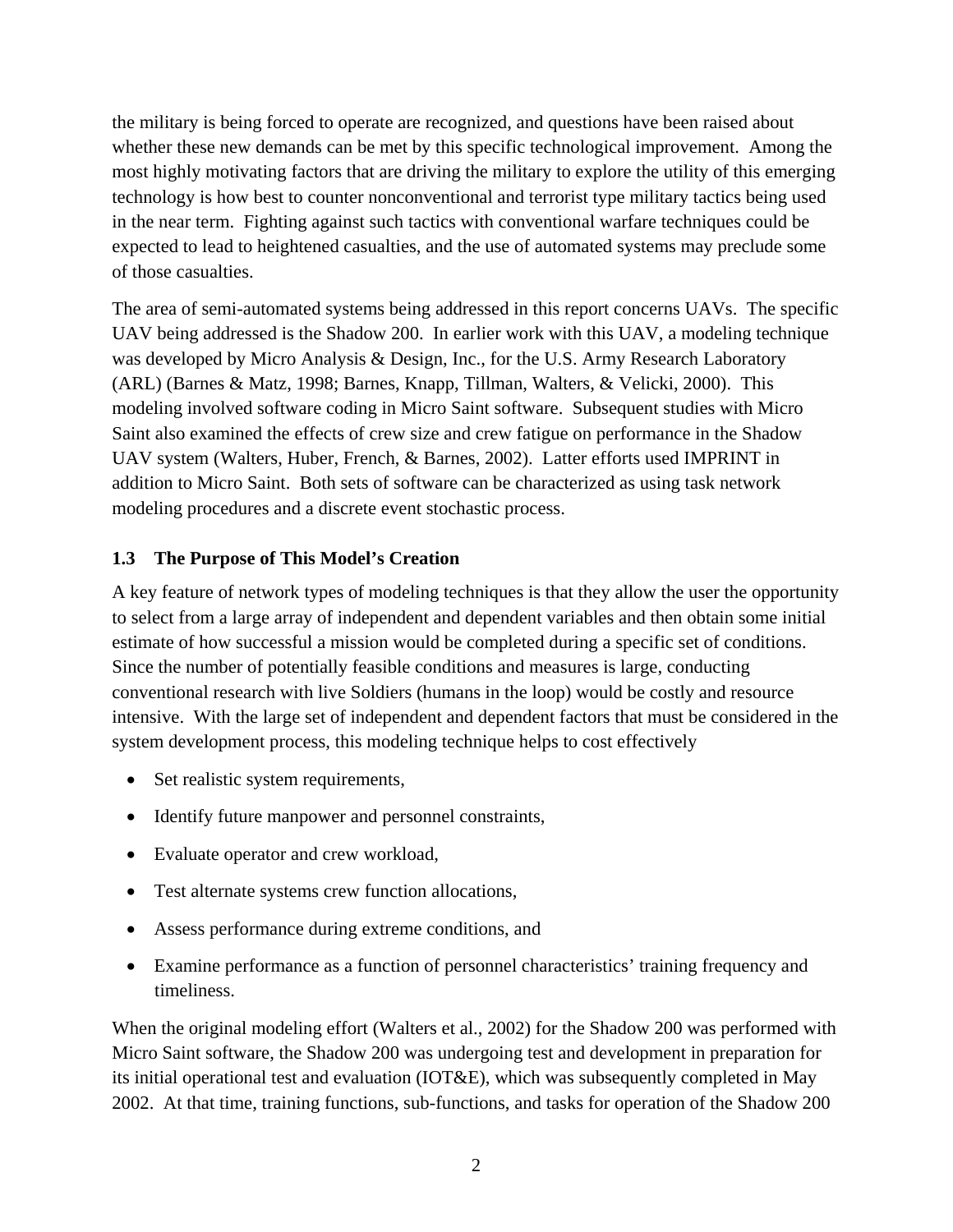were emerging. The goal of earlier modeling for the Shadow 200 was to obtain initial estimates of optimal conditions in which operations should be conducted and to make preliminary staffing recommendations.

In modeling conducted during system development, the user community often has limited understanding of the operational characteristics of a system and how the system will be used. This dilemma is often a result of various contractors executing their interpretation of that system's design to specifications, as well as the impact of system design changes made during that process. In this regard, modeling can serve as a potential solution to that dilemma, and in a quantitative way, explain how the system operates to a diverse community. That explanation should result in a common understanding not as easily achieved without the use of such a model.

The earlier Shadow models were developed in order to address the impact of crew size and task allocation, specifically, the effects of varying shift length, rotation schedule, scenario type, and task allocation on system performance time and workload. At the time of those initial Shadow modeling efforts, Micro Saint allowed analysts to also investigate the effects on performance of variables such as fatigue and circadian conditions.

With the emerging Army FCS initiative and an operationally suitable and effective UAV emerging from a successful IOT&E, it was considered conceptually desirable (and feasible) to shift more of the modeling effort from the expert analyst to the user level. The development of IMPRINT software with built-in capabilities for procedures that required specific programming in Micro Saint contributed to this feasibility. The emerging FCS initiative also motivated more comprehensive mission modeling involving models for multiple UAVs and other ground robotic systems. As such, a modeler would be responsible for combining models to evaluate the effects of simulated missions. Since the combining of models for alternate systems is a thrust of the FCS initiative, it would simplify the modeling process if individual models were programmed in a common programming language. This has been the primary motivating factor for the reprogramming of the Shadow 200 model in IMPRINT. In addition, this modeling effort was developed to be generic in nature and not rely on a specific mission type in order to be able to fit into the overall FCS modeling effort (this issue is covered in the Objectives section).

Within the context of the FCS initiative, the macro-modeling effort that is planned for the emerging FCS will involve four echelon-based classes of UAVs:

- Class 1 supports platoon echelon, e.g., Raven, micro air vehicle (AV), and small UAV;
- Class 2 supports company echelon, e.g., Interim Class 1 and 2 UAV;
- Class 3 supports battalion echelon, e.g., Shadow 200 Tactical UAV;
- Class 4 supports unit of action (brigade), e.g., Hunter, Extended Range/Multipurpose (ER/MP) UAV.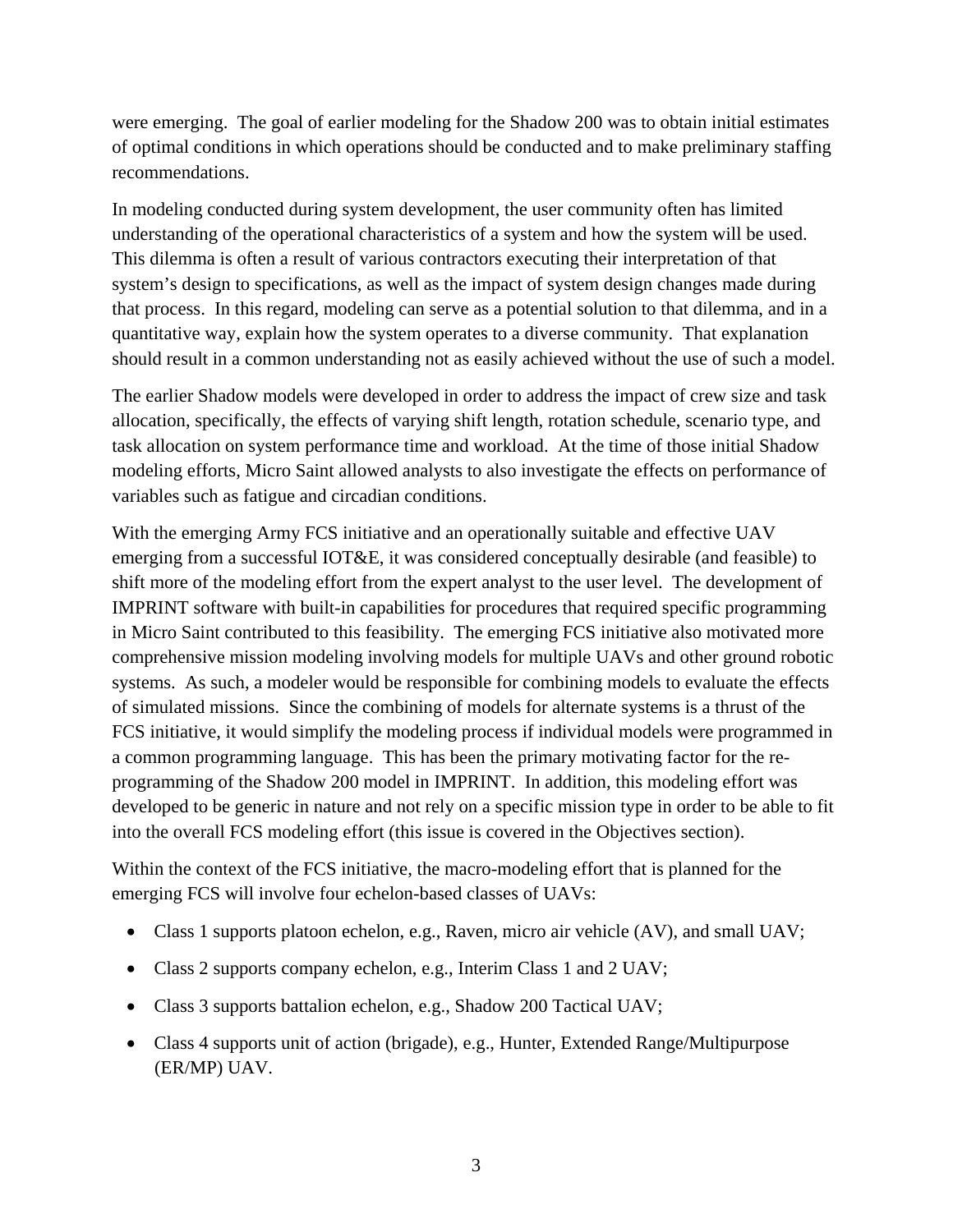Macro modeling for the FCS will include many component systems; the Shadow UAV is one of the core systems that will be represented in that model. By the derivation of a model that can replicate the characteristics of the Shadow UAV, this model can stand alone and be used to provide operational expectancies from use of the Shadow 200 during a wide array of missionrelated conditions; thus, this model can serve as a keystone in the larger FCS modeling effort.

### **1.4 Operational Questions to be Examined by this Model**

This model contains a significant amount of information about Shadow UAV task performance, based on its operator's manual and information gleaned from operators who have war-time operational Shadow UAV experience. As such, this model should have high face validity as well as content validity in predicting future UAV operations for similar UAV types. This model can also be used to generate discrete event outcomes for any type of operational tasking that follows the operator's manual procedures (which should include all operational tasking).

Specific hypotheses that can be tested at this time, from this model, include answering questions such as

- What is the level of crew workload associated with selected segments of any particular mission?
- What is the level of individual crew workload associated with any particular mission?
- What is the baseline level of workload for the crew overall as well as any individual member of the crew during a mission?
- How many personnel does it take to complete any particular tasking and how long will that tasking take?

These hypothetical questions and more should be answered by this model. Additional tests of hypotheses may be included with a more advanced version of this model which could contain fatigue functions, the use of chemical-biological equipment or variations in operator manning, work techniques, circadian rhythm, or work tasking levels. The preceding efforts would require an advanced IMPRINT model that could be based on this model's format and the data included in this model.

## **2. Method**

This report concerns a model of the Shadow UAV created by the population of an IMPRINT model with data collected from field-experienced Shadow UAV personnel who had just returned from a combat deployment. The structure chosen for the model was based on the UAV's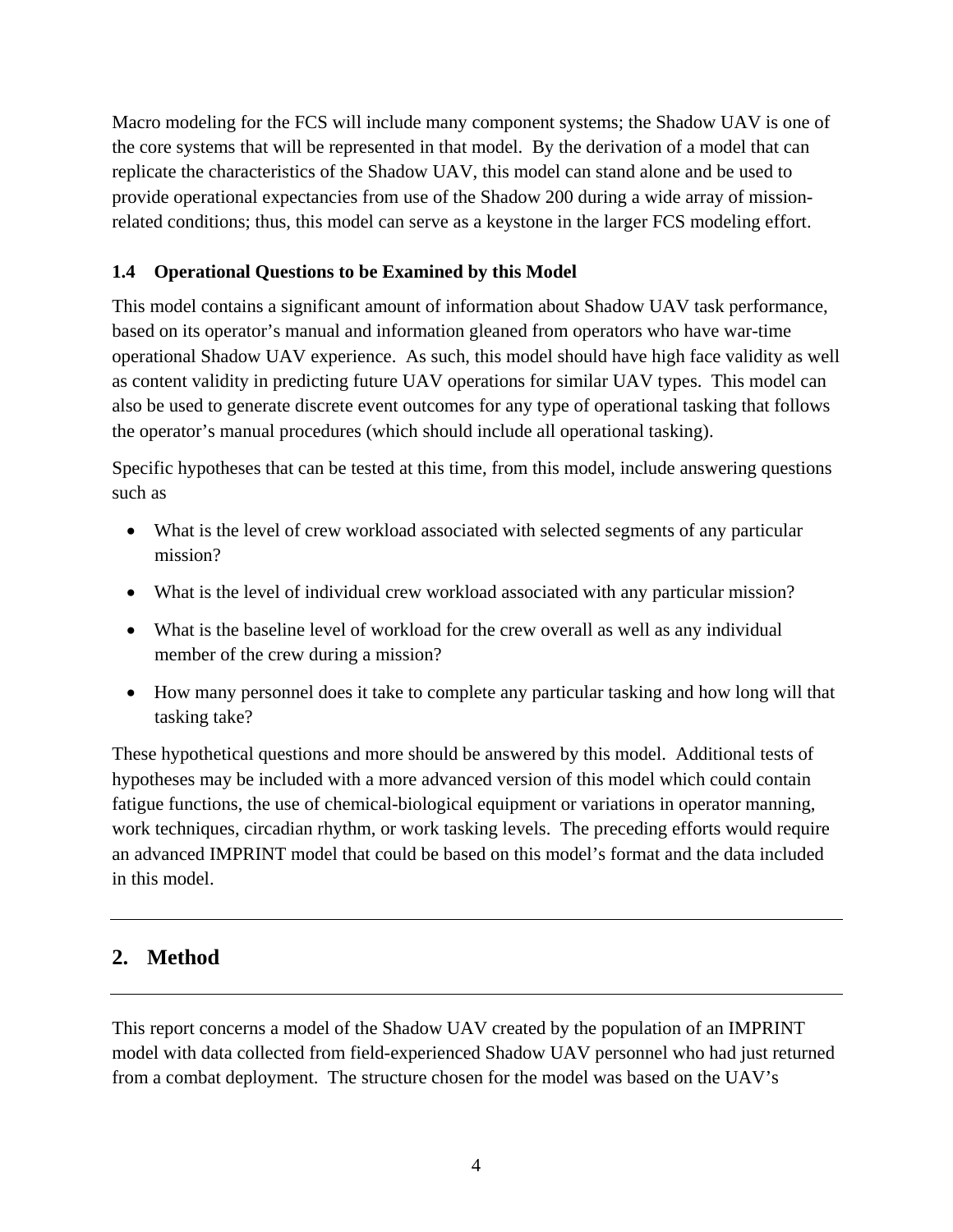dash-10 (operator's manual) and contained all the normal operating procedures to accomplish any type of mission.

The specific type of IMPRINT analysis modeled for this report is called a visual, auditory, cognitive, and psychomotor (VACP) workload model. This VACP analysis identifies tasks for any defined mission or procedure using a taxonomy derived from a multiple resource theory basis. Multiple resource theory posits that various brain resources are used to address different elements of task performance.

This VACP approach is based on a four-independent-channel theory articulated by McCracken and Aldrich (discussed in the IMPRINT operator's and analysis manuals) (U.S. Army Research Laboratory, 2003a; 2003b) and is largely qualitative in method (Allender, 2000; McCracken & Aldrich, 1984). It is primarily useful early in the development process where controls and interfaces are not yet defined (such as in FCS). In the model, time standards and criteria can be used for mission level, as well as functional level input. Also, branching logic can be used in four forms: serial, multiple, repeating, and probabilistic. At the task level, the following input can be used: time standards, accuracy standards, performance criteria, time estimates, accuracy estimates, consequences of failure, workload, taxons, and crew assignments.

The primary hypothesis for this model was to examine the levels of workload associated with Shadow UAV operations. The model in this study was based on a representative user sample; however, formal verification, validation, and accreditation were not performed. All workload values are predefined in the model and each contained eight levels with discrete numeric values as derived by McCracken and Aldrich (1984). Verbal descriptors associated with the workload values represent a continuum from low to high and are specific to each type of channel in the VCAP model. This model did not include failure consequences to the mission, but many of those could be inferred from the system being modeled; for example, a fire on the UAV would invariably result in a mission cancellation, as would an engine failure or other catastrophic incident.

High workload was defined as any channel at a level 7.0 (the highest rating of any workload channel) or an aggregate of all channels exceeding a level 7.

An example of the four-workload channel (VACP) approach follows, and it shows the details of how any task or procedure could be broken down into eight levels within each overall category (visual, auditory, cognitive, or psychomotor). The VACP scale is not unidimensional even within a primary category, and the numeric values derived for each area were established by a paired comparison rating method; thus, they are not whole numbers (e.g., for the Visual scale, the numeric values are 0.00, 1.00, 3.70, 4.00, 5.00, 5.40, 5.90, and 7.00; see table 1).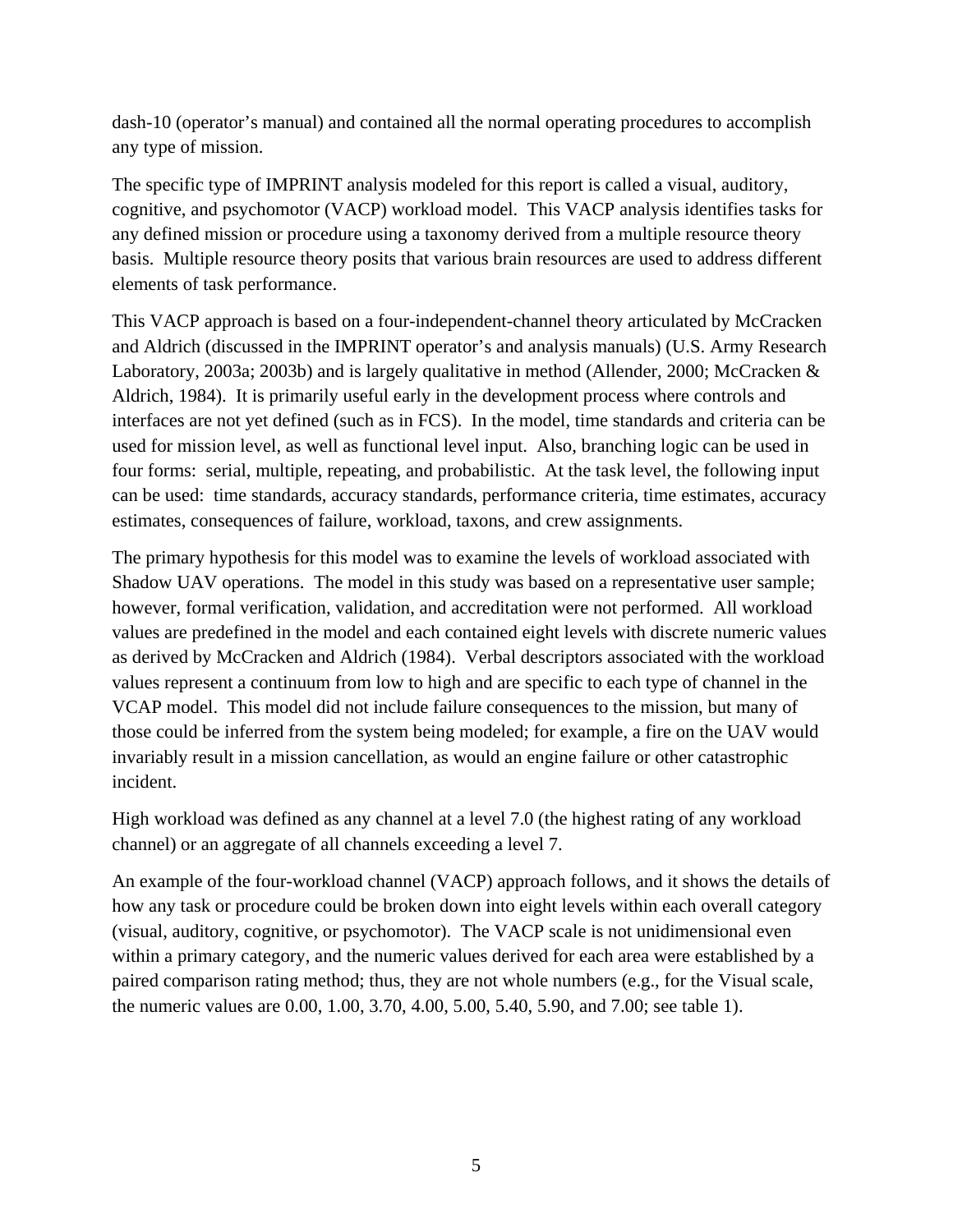| <b>Value</b>      | <b>VISUAL SCALE</b>                             |
|-------------------|-------------------------------------------------|
| 0.00              | No Visual Activity                              |
| 1.00              | Visually Register/Detect (detect image)         |
| 3.70              | <b>Visually Discriminate</b>                    |
| 4.00              | Visually Inspect/Check (static inspection)      |
| 5.00              | Visually Locate/Align (selective orientation)   |
| 5.40              | Visually Track/Follow (maintain orientation)    |
| $\overline{5.90}$ | Visually Read (symbol)                          |
| 7.00              | Visually Scan/Search/Monitor (continuous)       |
|                   | <b>AUDITORY SCALE</b>                           |
| 0.00              | No Auditory Activity                            |
| 1.00              | Detect/Register Sound                           |
| 2.00              | Orient to Sound (general orientation)           |
| 4.20              | Orient to Sound (selective orientation)         |
| 4.30              | Verify Auditory Feedback                        |
| 4.90              | <b>Interpret Semantic Content (speech)</b>      |
| 6.60              | Discriminate Sound Characteristics              |
| 7.00              | Interpret Sound Patterns (pulse rate, etc.)     |
|                   | <b>COGNITIVE SCALE</b>                          |
| 0.00              | No Cognitive Activity                           |
| 1.00              | Automatic (simple association)                  |
| 1.20              | <b>Alternative Selection</b>                    |
| 3.70              | Sign/Signal Recognition                         |
| 4.60              | Evaluation/Judgment (consider single aspect)    |
| 5.30              | Encoding/Decoding, Recall                       |
| 6.80              | Evaluation/Judgment (consider several aspects)  |
| 7.00              | Estimation, Calculation, Conversion             |
|                   | <b>PSYCHOMOTOR SCALE</b>                        |
| 0.00              | No Psychomotor Activity                         |
| 1.00              | Speech                                          |
| 2.20              | Discrete Actuation (button, toggle, trigger)    |
| 2.60              | Continuous Adjustive (flight or sensor control) |
| 4.60              | Manipulate                                      |
| 5.80              | Discrete Adjustive (rotary, thumbwheel, lever)  |
| 6.50              | Symbolic Production (writing)                   |
| 7.00              | Serial Discrete Manipulation (keyboard entries) |

9Table 1. IMPRINT, VACP workload numeric scale values.

### **2.1 Participation**

Questionnaires were distributed to 16 personnel deployed (August 2004) to the U.S. Army UAV Training School at Fort Huachuca, Arizona (E Company, 305th Military Intelligence Battalion). The majority of the personnel (14) were Soldiers from the I-14 Cavalry (Fort Lewis, Washington) who were attending a refresher course in Shadow UAV operations. These Soldiers had just returned from deployment to Iraq. The remaining two respondents were Department of the Army (DA) civilians employed by the UAV training school as UAV instructors.

### **2.1.1 Demographics**

All subjects were male. The breakdown by ranks and military occupational specialty (MOS) is shown in table 2.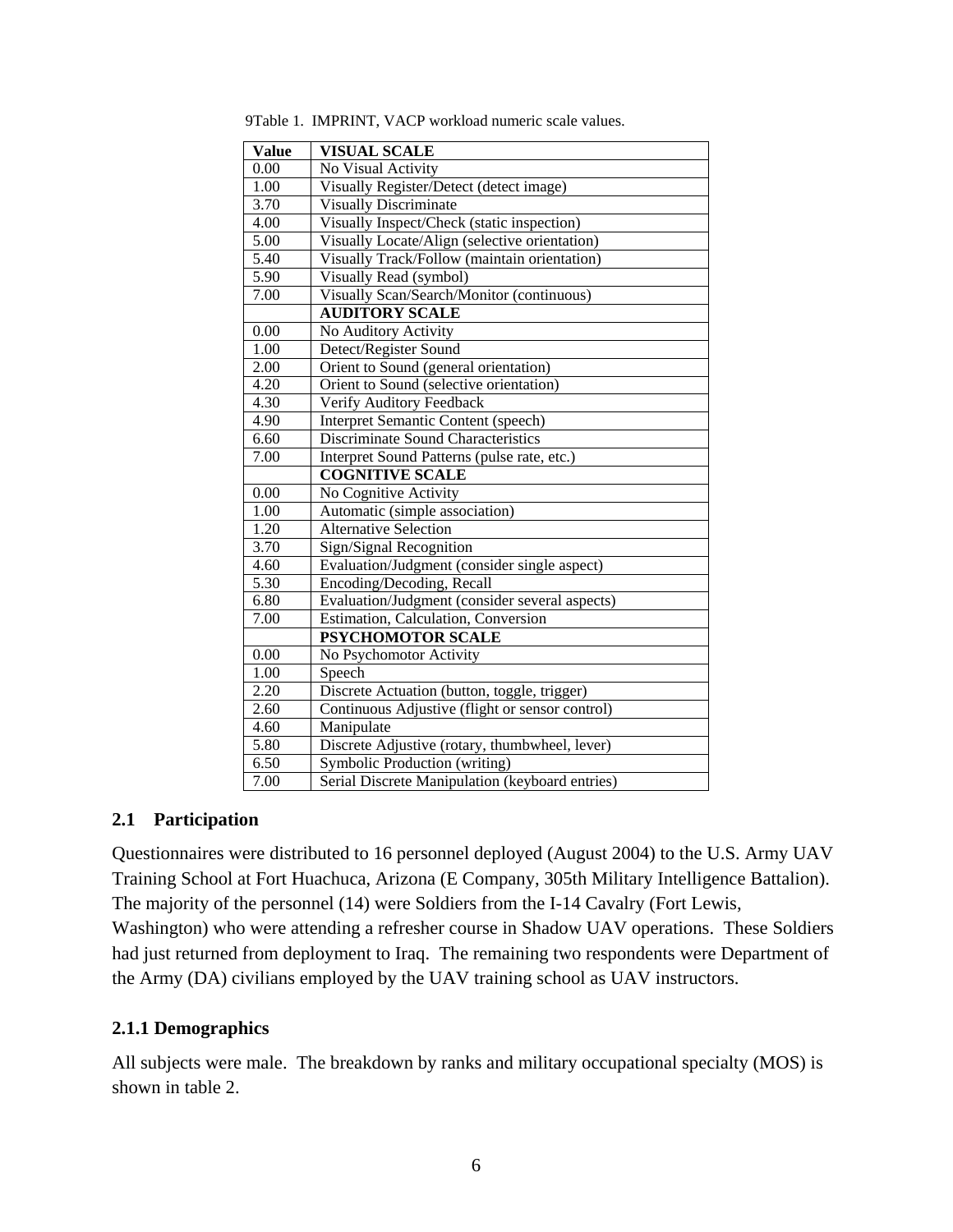Table 2. Test subject demographics.

| Kank | ~.<br>'1 V<br>ັ | DEC.<br>. . | $\cap$ di<br>- | CDC<br>IJΙ | $\alpha$ $\alpha$<br>м | CCT<br>DD G | млс<br>v<br>1V LV | 52DU2 | <b>22WI12</b><br>ັ<br>$\sim$ | -96U | $\sim$ - $\sim$ $\sim$ |
|------|-----------------|-------------|----------------|------------|------------------------|-------------|-------------------|-------|------------------------------|------|------------------------|
|      |                 |             |                |            |                        |             |                   |       |                              |      |                        |

Per DA Pamphlet 611-21, the MOS 96U is the indicator for "UAV Operator," 52D is the MOS for "Power Generation Equipment Repairer," and MOS 33W is for "Electronic Warfare/Intercept Systems Repairer." The U2 and U3 designations that are part of the MOS additional skill identifiers are additional job identification information within that MOS and are reported in table 1 if they were known. Both civilians questioned had considerably higher levels of experience than any of the troops surveyed. No other demographic information was collected for the participants. The sample was based on a group of Soldiers who were available at the time of the study to survey, and no attempt was made to select a particular company from within the Army for this survey.

### **2.2 Instrumentation**

A simple questionnaire was fashioned from the operator's field manual (often called the dash-10) for the Shadow 200 tactical UAV (TUAV). This questionnaire was based on procedures used by air vehicle operator (AVO) and mission payload operator (MPO) as well as other Shadow UAV personnel (see appendix A) in normal flight and ground operations. This questionnaire used each primary header in the operator's manual as a base for a question to the operators. Sixteen questionnaires were distributed to operators of the Shadow system. The questionnaire asked 82 questions about normal operations and 25 questions about emergency operations, all based on operator's manual procedures.

Two sub-questions were asked for every task:

- How much time was required to perform the task (in minutes or seconds)?
- How many other personnel were involved in performing the task?

In addition, every question had a section for comments for each task. This resulted in 107 questions with two required responses each or (107 x 2 x 16 = 3424) required responses plus any comments volunteered. Considering comments alone, the potential number of required responses was  $107x1x16 = 1712$  or the potential for 5136 total possible responses. Volunteered verbal comments totaled 124, and the vast majority were based on issues associated with emergency procedures. No attempt was made for respondents to be forced to make comments; all comments were strictly voluntary.

In addition, not all tasks were accomplished by all personnel; for example, engine mechanics and electronic repair personnel accomplished only a handful of the tasks listed in the dash-10 for AVO and MPO positions. However, the majority of personnel were 96U MOS so they participated in most of the tasks detailed in the questionnaire. The 96U MOS is somewhat of an overall classification allowing AVO and MPO duties with the same designation. Questionnaires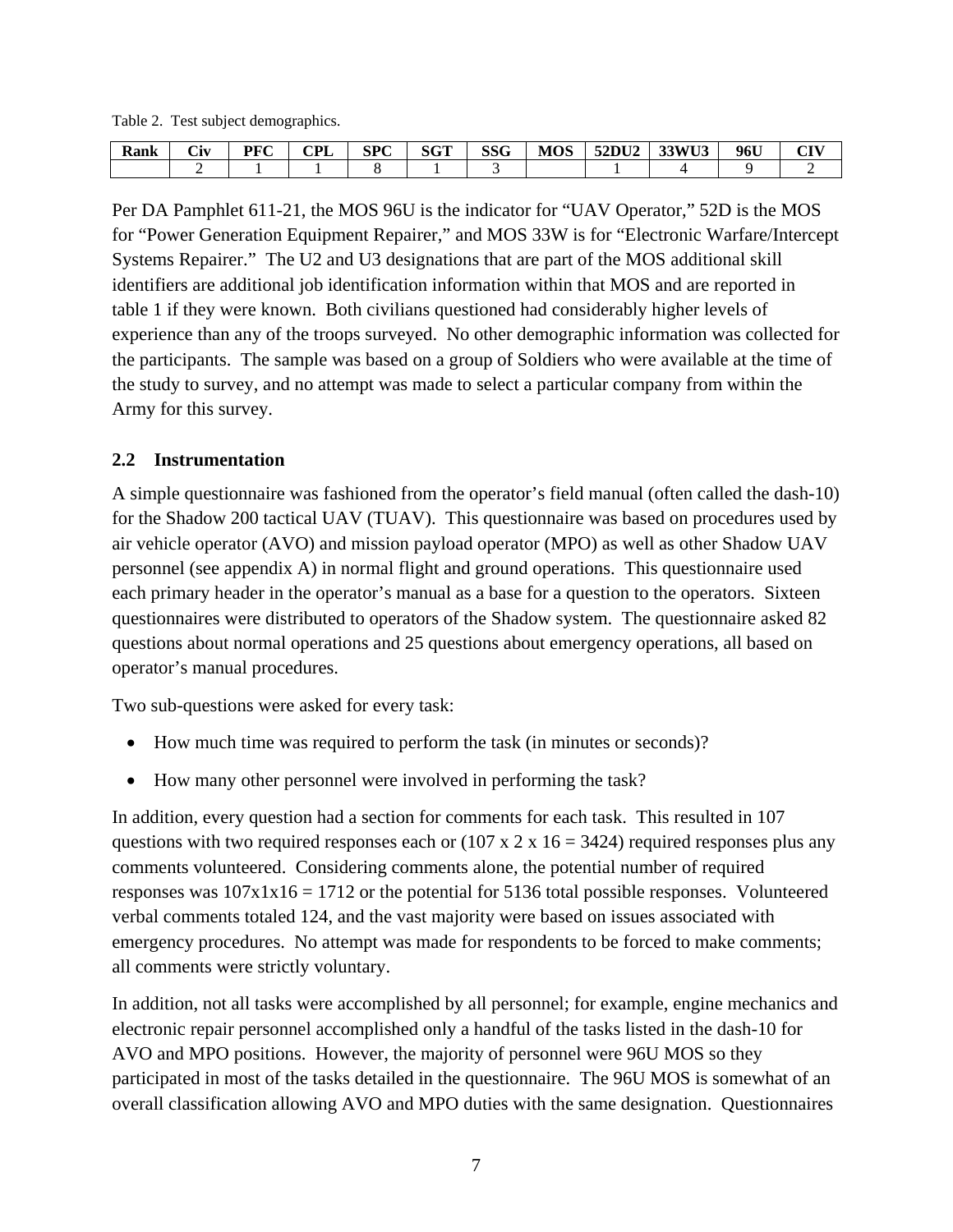were completed on duty time, but no time limit was imposed. Most personnel had the questionnaire several days to a week, so there were no significant time pressures to complete the questionnaire.

All the data were fed into an  $\text{Excel}^1$  database and then transcribed into the IMPRINT model by hand.

Workload ratings in IMPRINT were then entered by the primary author. This was accomplished because of limited time availability of the test subjects and the very time-consuming aspects of making workload ratings for every task, and subtask for every level of the model (see model flow diagrams in appendix B). The assignment of task workload ratings took many weeks for all elements of this model. An example of the numeric ratings applied to the task of "receiving the mission brief" is shown in table 3. In order to qualify that task action according to the IMPRINT model, the task would have to be rated in specific terms in accord with the McCracken and Aldrich (1984) classification scheme that was built into the model. Supplying an assessment of those tasks, the primary author applied the ratings for this particular task as shown in table 3.

|  |  |  | Table 3. VACP rating example. |
|--|--|--|-------------------------------|
|--|--|--|-------------------------------|

| <b>Task: Receive Mission Tasking (Mission Brief)</b> |                       |                                              |  |  |  |  |
|------------------------------------------------------|-----------------------|----------------------------------------------|--|--|--|--|
| Category                                             | <b>Numeric Rating</b> | <b>Verbal Descriptors</b>                    |  |  |  |  |
| <b>Workload Overall</b>                              | 7.00                  | Visual scan, speech, monitor continuously    |  |  |  |  |
| Auditory                                             | 4.90                  | Interpret semantic content, speech           |  |  |  |  |
| Cognitive                                            | 6.80                  | Evaluate judgments, consider several aspects |  |  |  |  |
| Psychomotor                                          | 0.00                  | Speech                                       |  |  |  |  |

A typical mission briefing has the majority of information presented visually (maps or drawings) and verbally (instructions, mission intent, etc.), and the verbal descriptors should intuitively match what would be expected of a normal mission briefing. The outcome for this model is therefore a mix of direct subject data and author data and contains:

- Subject-derived times for task completion,
- Subject-derived number of personnel required for the task,
- Subject-derived written comments,
- Subject matter expert (SME) (primary author) input on the specific balance of descriptors for workload tasks.

Subject data were entered into an Excel database, and for each task, means and standard deviations were calculated, and then those values were entered into the IMPRINT model. IMPRINT has the ability to accept individual values, as well as means and standard deviations for the same questions answered by many different personnel. In rare cases when there may

<sup>&</sup>lt;sup>1</sup>Excel is a trademark of Microsoft.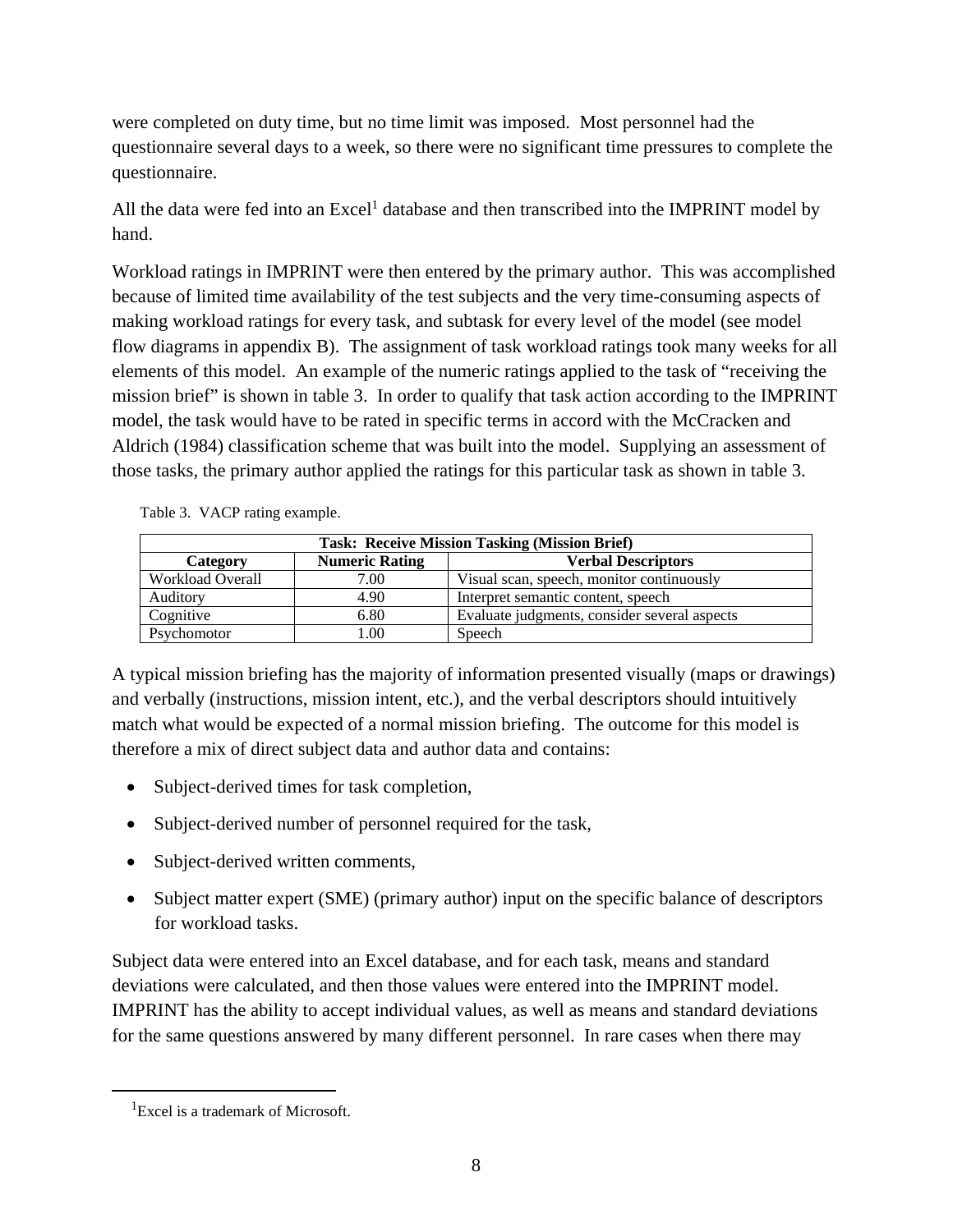have been a single response per question, that response was entered without any mean or standard deviation values (also allowable by the IMPRINT model).

In addition to times and workload ratings, another valuable piece of information required by IMPRINT are probabilities associated with certain tasking or task outcomes; for example, if the question were asked, "How often did the launch sequence fail because of catapult failure?", then a probability value could be entered that reflects the likelihood of that occurrence, such as a probability of 0.01 (or one time in 100). One current limitation to the VACP IMPRINT model is that exact probability values of high precision cannot be entered—only rough estimates, and those estimates can only be a probability of 0.01 or larger values. In normal reliability and maintainability accounting, the probability of a rare but significant occurrence is often very much smaller than 0.01; for example, rare events often occur at levels that reflect five or six significant digits {.00001 to .0000001}. This type of event might be an engine fire that destroys the UAV and occurs only once in 100,000 hours of operation. It is suggested that future VACP IMPRINT versions allow the inclusion of such low *p* event values.

### **2.3 How the Model Works**

Once the IMPRINT software is loaded into a computer, the next step in the method is the creation of a network diagram. That diagram contains functions, sub-functions, and tasks that are connected by arrows that show the sequence of execution (see appendix B). In addition, the functional relationships must reflect whether more than one task is beginning at the same time and whether alternate tasks begin after a specified task with varying probabilities. An example of the first case, multiple tasks beginning at the same time, is something that could well occur when the system involves multiple crew members. An example of different tasks occurring with varying probability following a given task could reflect varying emergency procedures that might be required, depending on consequences that may occur at different points in the normal mission task operations.

In the IMPRINT model, functions and sub-functions are depicted by rectangles; tasks are depicted by ellipses. This model included 15 primary functions of the mission and 226 active sub-functions within those functions. Within each function, sub-function, and task are the values reported by the operators, derived from the SME, or estimated for the purposes of allowing the model to run (placeholder data). The source of information for functions, sub-functions, and tasks for developed systems were found in the operator's manual. The model for the Shadow 200 was developed as an operations model; thus, the key reference source was the Department of the Army (2002). Within this technical manual, the functions, sub-functions, and tasks for normal procedures are presented in chapter 8, and emergency procedures are presented in chapter 9. The overall model layout according to the operator's manual is shown in figure 1.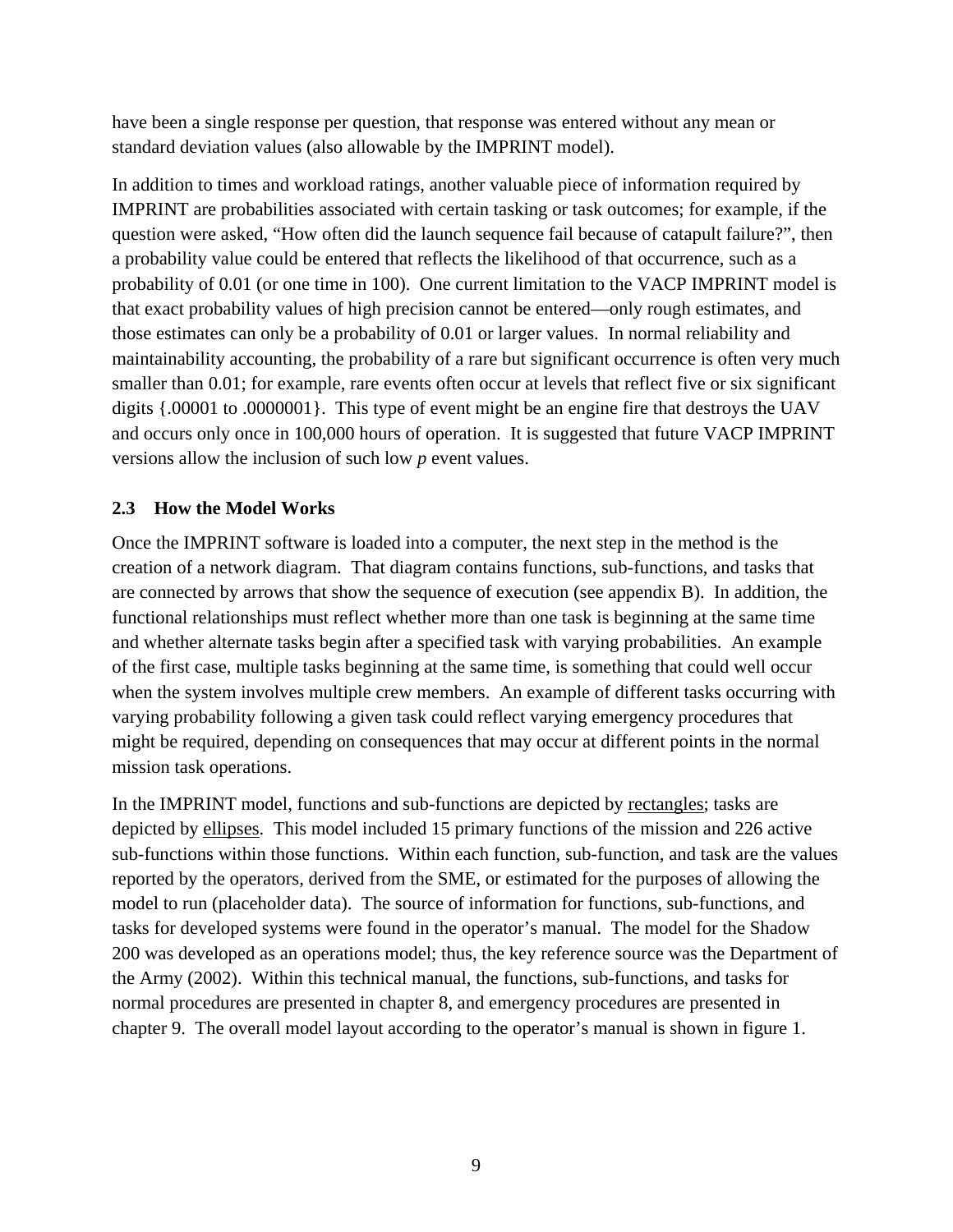| MPRINT - Mission: Normal and Emergency Operating Procedures--Version 2+ field data<br>Edit Define Options Execute Reports Adjust Window Help<br>File<br>$\circledcirc$<br>$\Box$<br>$\mathbb{R}^2$<br>$\Box$<br>$\circledast$                                                                                                                                                                                   | $  E $ $\times$         |
|-----------------------------------------------------------------------------------------------------------------------------------------------------------------------------------------------------------------------------------------------------------------------------------------------------------------------------------------------------------------------------------------------------------------|-------------------------|
| <sup>8</sup> Mission: Normal and Emergency Operating Procedures--Version 2+ field data<br>$\bigcap_{\mathsf{N}\in\mathsf{N}^+}$<br>$\int_{\mathsf{For}}$<br>$\sum_{\text{Select}}$<br>ëi<br>$\mathbb{H}$<br>$\mathbb X$<br>$\frac{1}{\text{Clear}}$<br>$\frac{50}{200}$<br>$\begin{array}{c} \ldots \stackrel{\wedge}{\longrightarrow} \\ \text{Undo} \end{array}$<br>$\Rightarrow$<br>Down<br>Task<br>Function | $ \Box$ $\times$ $\Box$ |
| 0: START<br>2: PLANNING<br>4: POWER UP<br>$\hat{\mathcal{S}}$ :<br>1:<br>TASKING/Receipt of<br><b>EMPLACEMENT/AS</b><br>mission                                                                                                                                                                                                                                                                                 |                         |
| 5: PREPS<br>7: PRESETS<br>6: PRE FLIGHT<br>9: SYSTEM<br>8.<br>PREFLIGHT<br>CHECKS<br>PRE-OPERATIONA<br>CHECKS                                                                                                                                                                                                                                                                                                   |                         |
| 13: POWER-DOWN<br>15:<br>10: Engine start<br>11: AV LAUNCH<br>12: IN-FLIGHT<br>14: GENERAL<br><b>OPERATIONS</b><br>POST-FLIGHT<br>DISPLACEMENT/D<br><b>OPERATIONS</b>                                                                                                                                                                                                                                           |                         |
|                                                                                                                                                                                                                                                                                                                                                                                                                 |                         |
| 999: END                                                                                                                                                                                                                                                                                                                                                                                                        |                         |
| $\vert\cdot\vert$                                                                                                                                                                                                                                                                                                                                                                                               | ᅹ                       |
| Ready                                                                                                                                                                                                                                                                                                                                                                                                           |                         |
|                                                                                                                                                                                                                                                                                                                                                                                                                 | 2:31 PM                 |

Figure 1. Overall shadow model, showing 15 functions.

The operator's manual generally contains a detailed description of how to operate the system; however, judgment of the modeler is required in defining functions, sub-functions, and tasks. In addition, the time to complete tasks, as well as the number of personnel required to complete tasks was provided by the test subjects. Comments were also solicited on a voluntary basis for any question asked. In the development of an understanding of the procedures, a matrix containing at least eight columns was developed and is shown in table 4.

Table 4. Model outline.

|           | Sub-             |        |         | T T<br>/isual | Audio          | Cognitive | Psychomotor |
|-----------|------------------|--------|---------|---------------|----------------|-----------|-------------|
| Functions | <b>Functions</b> | Tasks  | $T$ ime | Workload      | Workload       | Workload  | Workload    |
|           | 226              | Varied | Min/sec |               | $\overline{ }$ |           |             |

If the procedures have many functions, sub-functions, and tasks required to complete a mission, construction of this matrix with the categories of information listed can help to build an understanding of how the system is operated. The primary area of variability was in the tasking levels since particular tasks only occur during certain situations (e.g., the task of extinguishing a fire only occurs rarely when a fire actually occurs).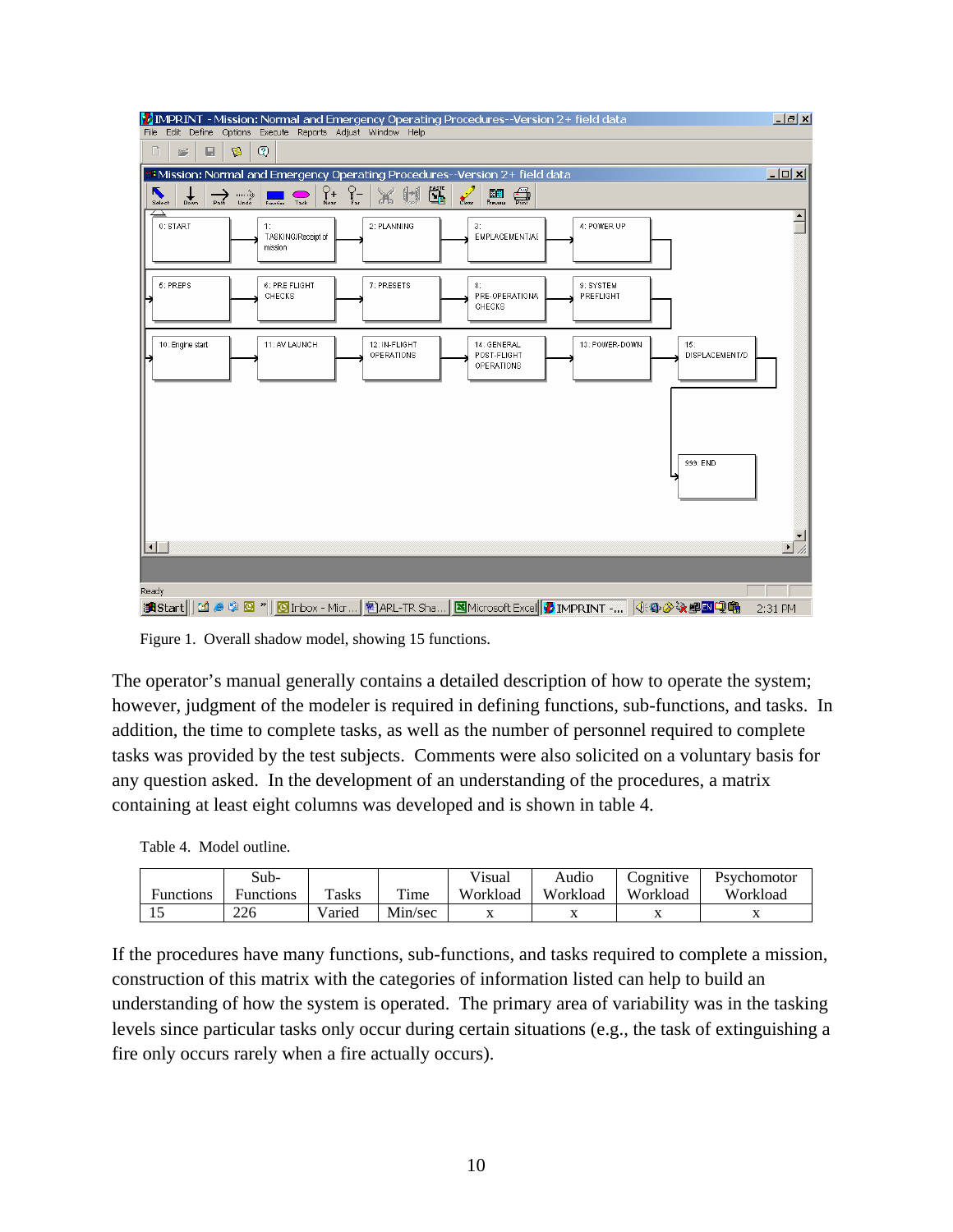In addition to the task time and number of personnel reported as necessary to the process, a number of other variables were included in the model. For the VACP workload analysis accomplished in this model, estimates were entered for task accuracy, the probability of success, and the results if the task failed.

The process of loading this matrix from a review of the operator's manual is slow because at the present time, each field must be manually entered. However, in many cases, this process can be facilitated by the copy/paste function in the Microsoft software suite.

Once the matrix was loaded, the modeler reviewed the functions, sub-functions, and tasks in detail. Some of these tasks were verified by observation of the system in operation and with discussion of accomplished operators or SMEs. For each function, sub-function, or each task required to perform that function, there should be an examination of whether it appears that it will take a substantial amount of time to complete and whether any of the workload dimensions might be relatively large. This will potentially relate to any ensuing tasks. If the answer to each of these questions is no, the same set of judgments could be used for subsequent tasks. It may be that while several tasks individually appear to have little time or workload impact, when we look across several tasks together as in the aggregate, a substantial amount of time or workload may exist. What is considered "substantial" in the modeler's judgment, to some extent will depend on how well the modeler has a real-world understanding of what the operators must do to perform the function, sub-functions, and task(s).

The approach taken in this modeling effort was to provide mean ratings of time to complete tasks as well as mean values (with their associated standard deviations) for all functions, subfunctions, tasks, and sub-tasks, based on a sampling of an operational Shadow UAV crew. As part of this modeling effort, all activities in the emplace and displace functions were observed by the primary author as they were accomplished during training at the U.S. Army UAV School at Fort Huachuca. In addition to those functions, the primary author observed several Shadow training flights from their ground control stations (GCS), and in all cases, the operator's manual was the source document for those operations. This approach was different from classical workload rating approaches such as discussed by Schipani (2003).

## **3. Results**

As pointed out in the Background section, a major purpose of this programming effort for the Shadow 200 was to provide model coding in IMPRINT that could serve as a component piece in a larger modeling effort involving other robotic/non-UAV systems. If the earlier conclusions and those obtained with any current IMPRINT models are essentially the same, verification and validation would have been accomplished through the concurrence of results, that is, one model's output should match the later model's output. That final model could then be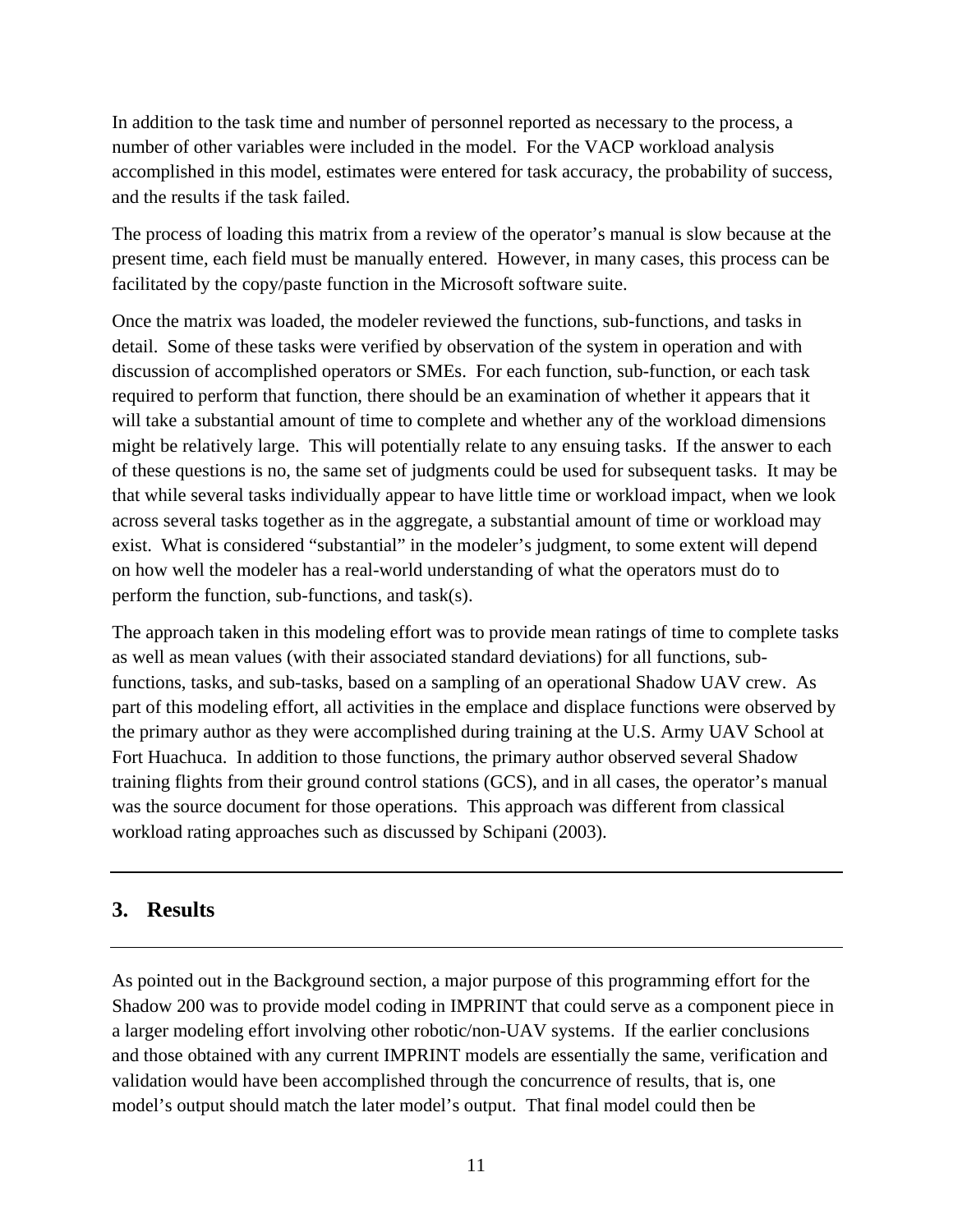transferred to FCS modelers for incorporation into the overall model. The very nature of modeling is to propose hypotheses, model them, run the simulation, and discuss the results, and as such, the purpose of the model is to create large numbers of possible answers to numerous questions asked. In the case of this model, only a few outcomes of the model are discussed as examples of what the model can generate, and those will be associated with workload.

The first of many possible hypotheses would be to derive estimates of workload for an entire crew for a Shadow mission and to derive estimates of workload for each member of that crew for the same mission. The outcomes of workload models shown in figure 2 have been translated from printed data associated with the IMPRINT model, which were then entered into an Excel database graph. The overall model diagram is shown in appendix B for clarity, but because of its complexity, not all steps can be shown in diagrammatic format without being excessively complex. Actual running of the IMPRINT program is the best way to examine the model and understand the logic of the model.

Figure 2 shows the distribution of workload, expressed as additive workload ratings for a mission of about 2.4 hours. The values on the vertical axis are merely relative and should not be interpreted as diagnostic of an exact workload value. Figure 2 shows that overall crew workload peaks at about 20 minutes into the mission (corresponding to the UAV take-off) and is then reduced for the balance of the mission but rises to a high level at the end of the mission (corresponding to the landing of the UAV). The model also shows two small spikes in the workload and one slight workload rise during the mission. Further analysis could determine the nature of those workload increases; however, the overall lesson learned is that workload increases for the team at the two critical segments of flight: take-off and landing.



Figure 2. Shadow 200 workload, overall crew workload.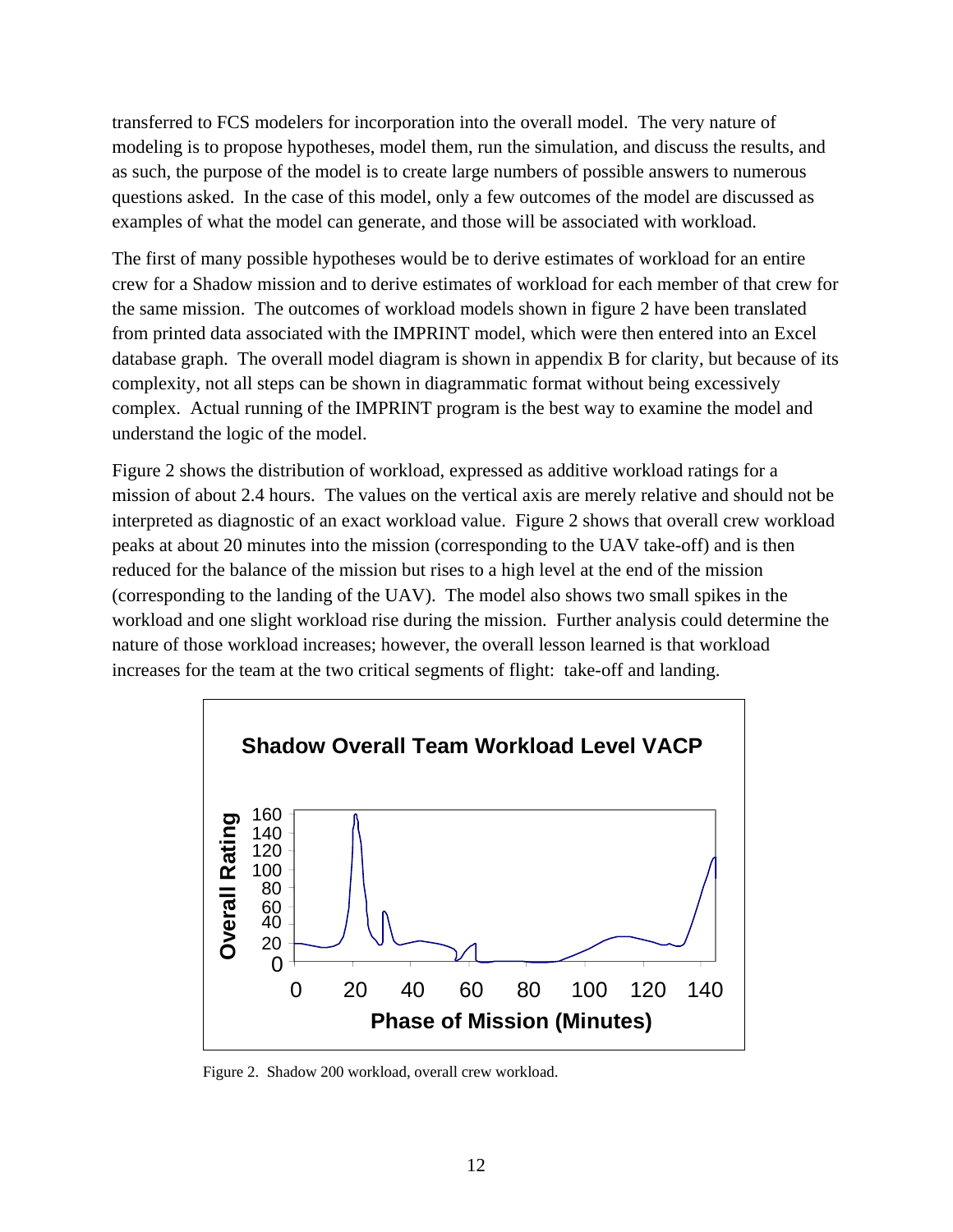Figure 3 shows the same six-person UAV crew model (as figure 2), and it consists of an AVO and MPO (96U MOS), a mission commander (96U MOS), one engine mechanic (52D MOS), and two electronics repair personnel (33W MOS). While it is the same model as shown in figure 2, its ratings are not additive; instead, the ratings shown are individual workload values per crew position. This approach shows how individual crew workload may be balanced or not balanced among crew members, and in the future, this result could be used to allocate work, based on workload per each segment of the mission.

When we observe figure 3, the same basic pattern shown in figure 2 is present (higher workload at the take-off and landing segment, than over the duration of the mission). However, the AVO's workload is approaching a rating of 80 on landings, indicating a potential overload situation for the AVO. In contrast, the engine mechanic (52D) only appears to be working in the time frame just before take-off and does not appear to have any tasking for the rest of the mission (which would be typical, considering the mechanical work is largely done before or after the mission occurs when the UAV is not flying). Also apparent is that one 33W appears busy at 21 minutes into the mission while the other 33W is busy at 55 minutes and 145 minutes into the mission, which reflect workload that seems to be task specific.



Figure 3. Shadow 200 workload estimate, individual crew workload.

Both figures 2 and 3 demonstrate the diagnostic capabilities of the IMPRINT model and the ability to differentiate workload by task, MOS, and for the overall mission. Specific workload thresholds such as overload limits can be entered into the model with a criterion such as overall VACP value or combinations of the four components of workload in any order or proportion desired. This modeling effort used several approaches, using a baseline of a straight VACP 90 rating of total workload as the threshold for "high workload" or combination scores of 7 or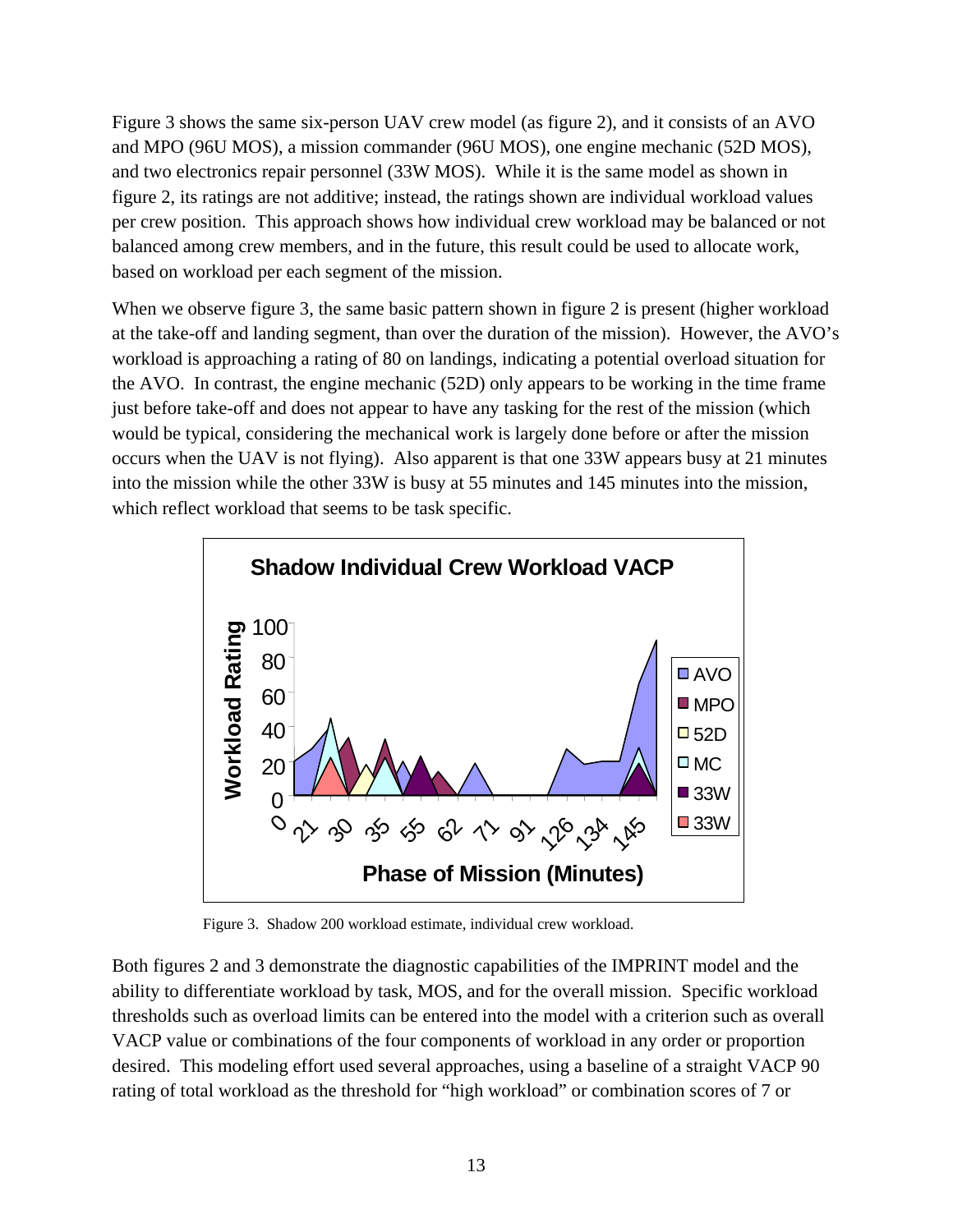higher on any or all of the VACP channels. This approach is strictly arbitrary but was chosen to reflect all the model's channels for the operators (VACP), contributing equally to overload conditions. It is very important to note that true workload overload would have to be validated not just by subjective responses but by proof of performance decrements. Performance data were not collected for this simulation; however, future simulations should consider the modeling of performance decrement as a valuable adjunct that addresses the validity of the subjective ratings provided. In addition, a verification and validation effort could be conducted following the approach detailed in Allender et al. (1995) and Mitchell (2000).

### **4. Discussion**

In the original Shadow 200 Micro Saint model coding (Walters et al., 2002), it was assumed that the system required 18 Soldiers to man; however, the fielded Shadow UAV now requires 22 Soldiers, and because of numerous "add-on" functions, Soldiers have had to assume changes in workload and include overlapping functions, sub-functions, and tasks. In early discussions for previous models, those SMEs questioned whether the current modeling effort was, like the original, designed to provide input to system manning requirements. They also added that with the then current tasking levels, the system could use 28 or more Soldiers. In discussions with SME instructors at the Army's UAV training facility, they indicated that system supervisors are always adding functions (at least documentation functions) to the list of tasks that Soldiers must already perform. This anecdotal information about workload and manning levels that was obtained by the second author was confirmed months later from different SME personnel from the same organization by the primary author.

Although additional functions for individual Soldiers are constantly being considered or added, a detailed validation and verification for the earlier model versus this late model is probably the focus of an additional, ensuing research effort.

Operation of the model was tested with 500 trial repetitions, and the model ran the entire series of 500 trials without stopping. Additional trials of 1000 or more repetitions could be tried to assess the variability of the model with increased repetition. The greater the number of runs, the more diverse the stochastic range of outcomes will be. The model is sensitive to assumptions, however, and if a logical flow cannot be maintained through the model because of faulty assumptions, then the model will run in an infinite loop and not execute properly. If properly set up and run, a typical model will take only a few minutes to cycle. The 500 repetition runs of this model took approximately 10 minutes to run on a conventional Dell Pentium<sup>1</sup> computer.

<sup>&</sup>lt;sup>1</sup>Dell is a trademark and Pentium is a registered trademark of Dell, Inc.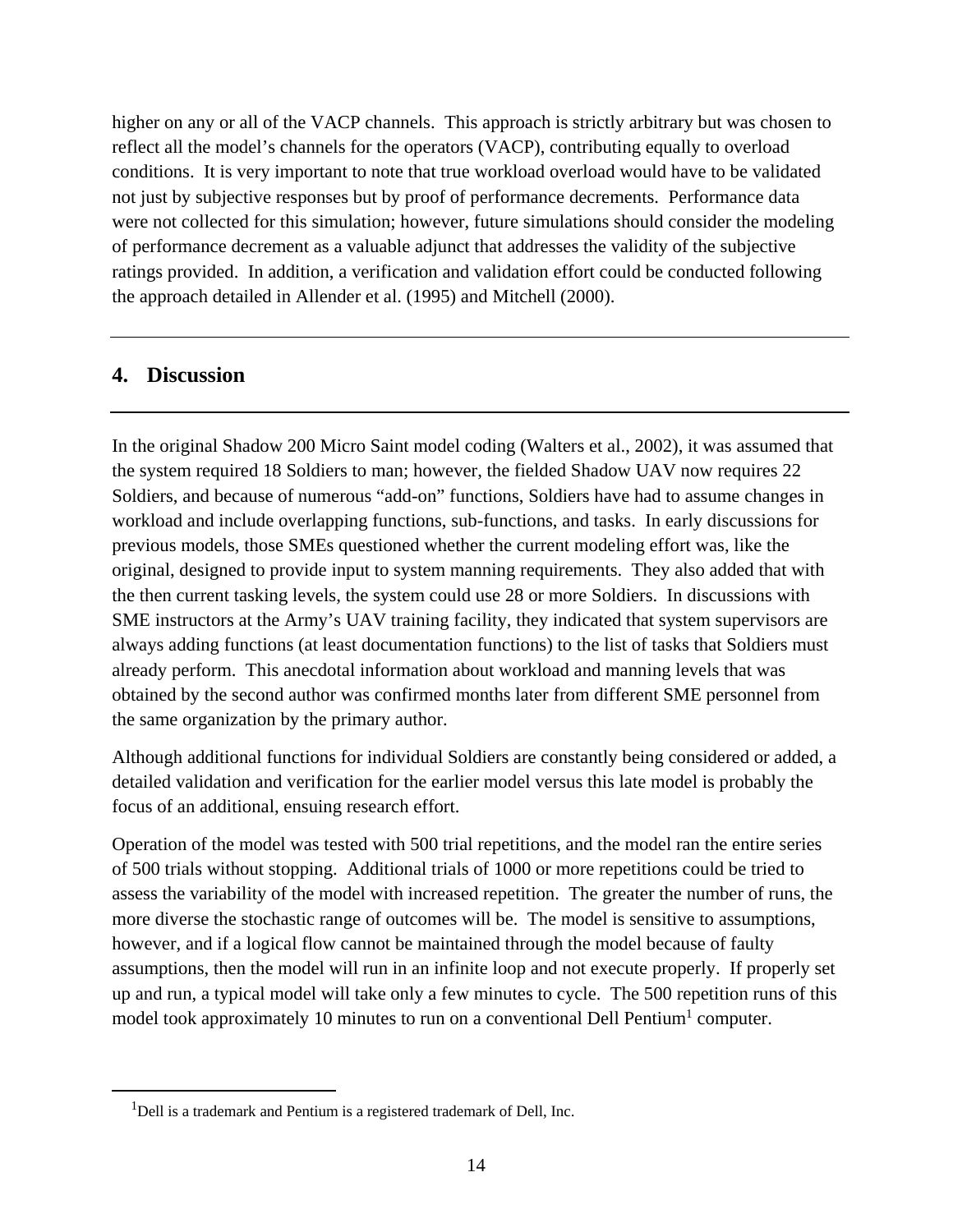It is strongly emphasized that this model is still primarily a modeling outline or test bed that can and should be populated with additional operationally derived data that can be manipulated to achieve various realistic testing of hypothesis outcomes. The complexity of the model precludes a simple "yes or no" response as to whether it can predict any certain series of outcomes with highly realistic final values. Much of the data for this model was derived by approximation (such as the probabilities associated with mechanical functions such as engine loss, fires, and many other emergency procedures). For more refined modeling results, those estimated values, which are currently acting as placeholders, should be replaced with actual operational data values derived from combat missions in order to provide realistic input to the model that will, in turn, result in realistic simulation results.

When we check through the model and compare the Excel questionnaire database information (which is realistic and based on actual operator experience) to estimates of probabilities of rare events, we see that a comparison could be arranged between actual values and estimated values. It is believed that this study's questionnaire data may be used as are since the sample was randomly acquired, operationally representative, and recently collected. This model is considered as generic for all tasks and was based on the recall of the operators. For validation, these data should be run against several missions in order to determine the fidelity of the model. Once again, this is a discrete event, stochastic model, that is providing estimates of outcomes, and those estimates must be compared to additional data in order to validate this model's assumptions and outcomes.

Future studies should also focus on operator workload ratings (as opposed to author or SME assigned workload ratings) in order to increase the content validity of the model. One cautionary note is that the McCracken and Aldrich (1984) approach, while intuitive to psychologists, is not necessarily intuitive to UAV operators. The classification scheme that breaks down workload using terms such as cognitive and psychomotor must be defined and explained in layman's terms for the users, the majority of whom for this study were junior enlisted personnel who do not have college degrees, much less formal training in cognition or psychology.

The acceptability of any rating system must consider the user population and it is unlikely that anyone in this particular user population could adequately describe the terms cognition or psychomotor in operational terms. However, it is believed that any user group, if given training in the concepts, could understand the terminology, and complex verbal descriptor continuums used in the IMPRINT workload model.

## **5. Conclusions and Recommendations**

This new Shadow UAV model has demonstrated utility in simulating missions for the crew overall as well as for individual positions. Workload can be predicted quite well by MOS, by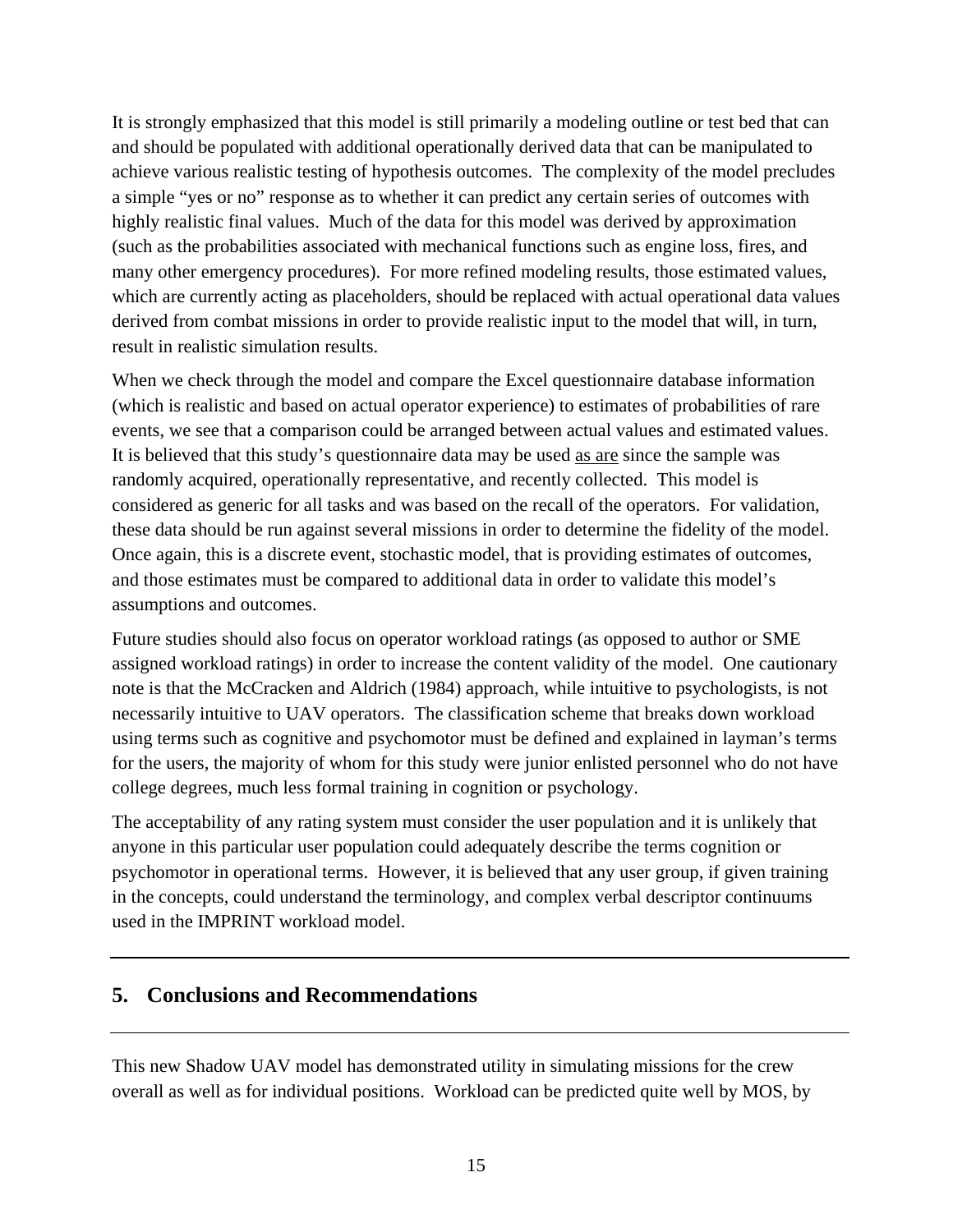task, or overall. An additional study could be performed in order to complete a full model validation and verification, by a comparison of this model's results to a random sample of actual missions, using the operational missions as templates for entering data into the model. It is further emphasized that any mission, regardless of tasking, still consists of the same basic building blocks drawn from the operators manual, and thus the structure chosen for this model can serve as a platform for further, more mission-detailed scenarios.

### **5.1 Limitations and Future Directions**

Further manipulations of the model could occur when effects for fatigue, chemical-biological operations, sustained operations, or other manning variations are considered. While this may require using a different approach or a more advanced IMPRINT model than the one chosen, the basic structure could be imported into that newer model which would have those functions. While the original Micro Saint models had fatigue and circadian rhythmicity functions built into the programs, this model did not include those functions.

The utility of this particular Shadow UAV model is that it is relatively universal and can be suited to any type of mission if the focus is on task accomplishment based on the operator's manual. In the future, additional modules could be set up to look at maintenance specific functions, such as for the engine mechanic, or for other operators such as the 33W technicians. Two other models that could be used are the IMPRINT goal-oriented model and the IMPRINT advanced workload analysis model, both of which are dissimilar to the VACP model chosen for this report; those models are themselves being revised (Allender, personal communication, September 20, 2005). Finally, it is recognized that all modeling systems are evolutionary in nature (Allender, Archer, Kelly, & Lockett, 2005); thus, the development of models is based on the collection of new system data, such as the Shadow UAV model, and those data can help transition existing models into improved models, as the proposed systems upon which they model become operational.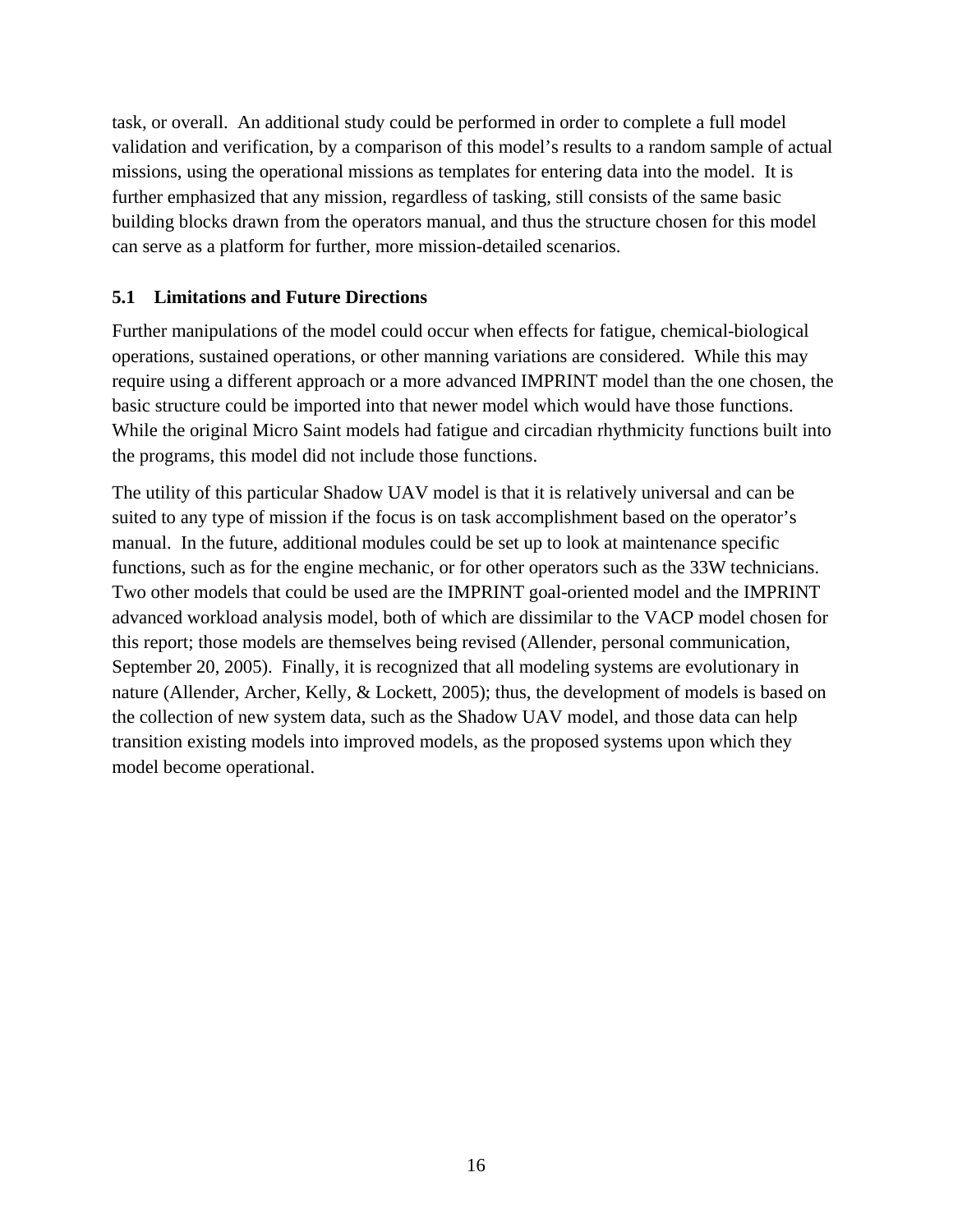### **6. References**

- Allender, L. Modeling Human Performance: Impacting System Design, Performance and Cost. *Proceedings of the Military, Government and Aerospace Simulation Symposium*, 2000 Advanced Simulation Technologies Conference; Washington, D.C., 2000; pp 139-144.
- Allender, L.; Archer, S.; Kelly, T.; Lockett, J. Human Performance Modeling in the Army: A Long and Winding Road. *Proceedings of the Human Factors and Ergonomics Society 49th Annual Meeting*-2005, San Diego.
- Allender, L.; Kelly, T. D.; Salvi, L.; Lockett, J.; Headley, D. B.; Promisel, D.; Mitchell, D.; Richer, C.; Feng, T. Verification Validation and Accreditation of a Soldier-system Modeling Tool. *Proceedings of the Human Factors and Ergonomics Society 39th Annual Meeting*-1995, San Diego; pp. 1219-1223.
- Barnes, M. J.; Knapp, B. G.; Tillman, B. W.; Walters, B. A.; Velicki, D. *Crew Systems Analysis of Unmanned Aerial Vehicle (UAV) Future Job and Tasking Environments*; ARL-TR-2081; U.S. Army Research Laboratory: Aberdeen Proving Ground, MD, 2000.
- Barnes, M. J.; Matz, M. Crew Simulation for Unmanned Aerial Vehicles Applications: Shift Factors, Interface Issues, and Crew Size. *Proceeding of the Human Factors and Ergonomics Society 42nd Annual Meeting*-1998, San Diego; pp.143-148.
- Department of the Army. *Technical Manual Operator's Manual for Shadow 200 TUAV System LRIP II Change 1* (Jan 2003), TM9-5895-681-10. Headquarters, Washington, DC, 2002.
- McCracken, J. H.; Aldrich, T. B. *Analysis of Selected LHX Mission Functions: Implications for Operator Workload and System Automation Goals*; Technical Note ASI 479-024-84; U.S. Army Research Institute Aviation Research and Development Activity: Fort Rucker, AL, 1984.
- Mitchell, D. K. *Mental Workload and ARL Workload Modeling Tools*; ARL-TN-161; U.S. Army Research Laboratory: Aberdeen Proving Ground, MD, 2000.
- Schipani, S. P. An Evaluation of Operator Workload during Partially-Autonomous Vehicle Operations. *Proceedings of Performance Metrics for Intelligent Systems* (PerMis, 2003 Symposium, September 16-18); National Institute for Standards and Technology: Gaithersburg, Maryland, 2003.
- U.S. Army Research Laboratory. Improved Performance Research Integration Tool (IMPRINT) Analysis Guide, Version 7.0; Aberdeen Proving Ground, MD, 2003a.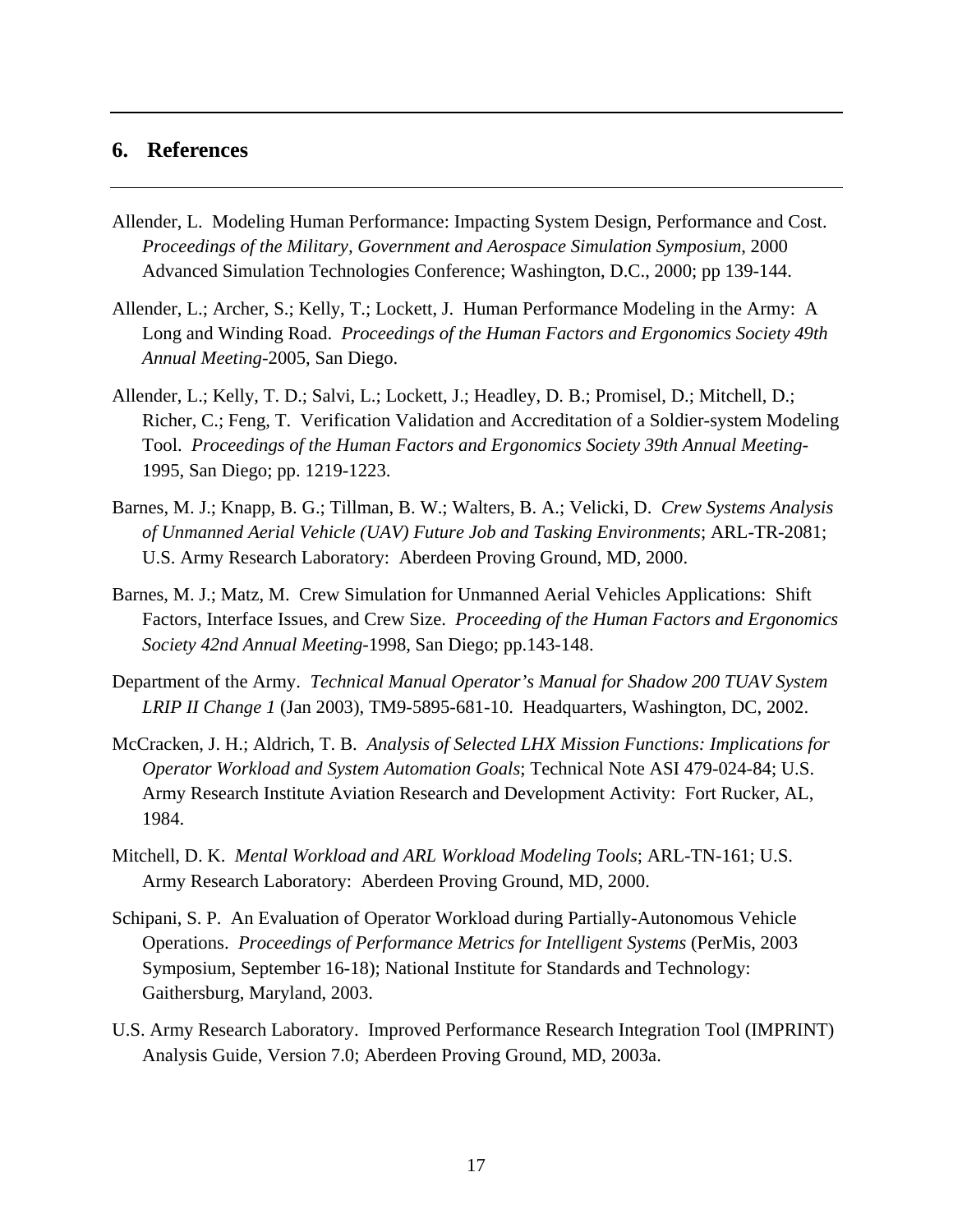- U.S. Army Research Laboratory. Improved Performance Research Integration Tool (IMPRINT) Users Guide, Version 7.0; Aberdeen Proving Ground, MD, 2003b.
- Walters B. A.; Huber, S.; French, J.; Barnes, M. J. *Using Simulation Models to Analyze the Effects of Crew Size and Crew Fatigue on the Control of Tactical Unmanned Aerial Vehicles (TUAVs)*; ARL-CR-0483; U.S. Army Research Laboratory: Aberdeen Proving Ground, MD, 2002.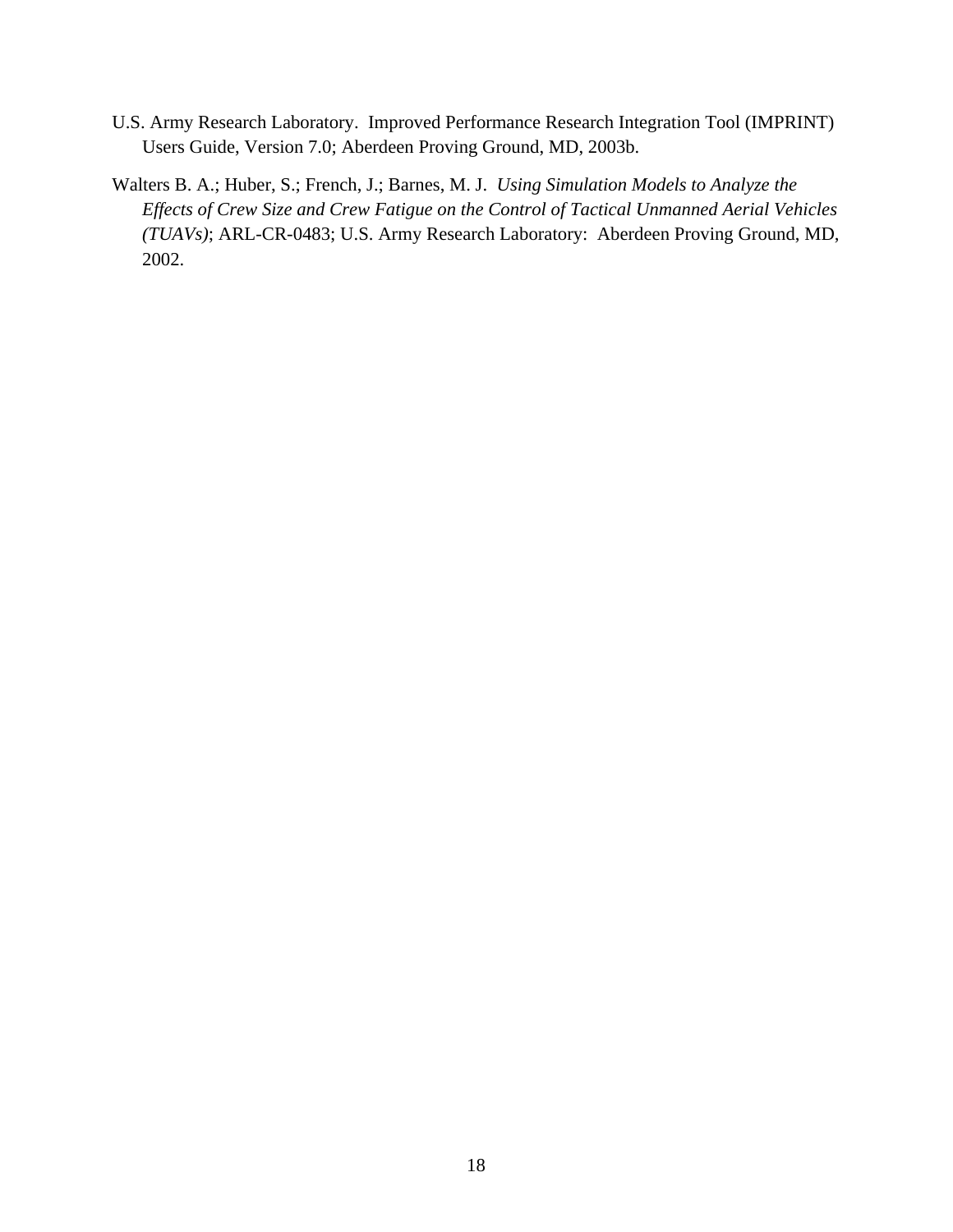## **Appendix A. Questionnaire Used to Collect Shadow UAV Data**

#### **SHADOW UAV Operations Survey**

Name\_\_\_\_\_\_\_\_\_\_\_\_\_\_\_\_\_\_\_\_\_

MOS\_\_\_\_\_\_\_\_ Rank\_\_\_\_\_\_\_\_\_\_\_\_\_\_\_

Approximate number of hours you have been assigned to this UAV\_\_\_\_\_\_\_. NOTE: If you have been assigned to this UAV for very many hours, please put number of YEARS assigned to UAV\_\_\_\_\_\_\_\_\_\_\_\_ -----------------------------------------------------------------------------------------------------------

Please list the amount of time it takes **in minutes or seconds** to complete the following UAV tasks.

(NOTE: If it takes hours to complete certain tasks, list the number of hours and make a note in the comments section.)

If you have not done this task, mark an X in the time required box.

|                                                    |                 | <b>How many</b>        |                 |
|----------------------------------------------------|-----------------|------------------------|-----------------|
| <b>Tasks</b>                                       | <b>Time</b>     | other                  | <b>Comments</b> |
|                                                    | <b>Required</b> | personnel<br>involved? |                 |
| 1. Receipt of mission                              |                 |                        |                 |
| 2. Mission brief                                   |                 |                        |                 |
| 3. GCS emplacement                                 |                 |                        |                 |
| 4. Portable Ground Control Station (PGCS)          |                 |                        |                 |
| emplacement                                        |                 |                        |                 |
| 5. Portable Ground Data Terminal (PGDT)            |                 |                        |                 |
| emplacement                                        |                 |                        |                 |
| 6. RVT emplacement                                 |                 |                        |                 |
| 7. Arresting gear emplacement                      |                 |                        |                 |
| 8. Arresting net emplacement                       |                 |                        |                 |
| 9. Take-off and landing systems (TALS)             |                 |                        |                 |
| emplacement                                        |                 |                        |                 |
| 10. Launcher emplacement                           |                 |                        |                 |
| 11. Rotation of launcher for wind direction change |                 |                        |                 |
| 12. AVT emplacement                                |                 |                        |                 |
| 13. EPE emplacement                                |                 |                        |                 |
| 14. Assemble AV                                    |                 |                        |                 |
| 15. EPE power up                                   |                 |                        |                 |
| 16. GCS power up                                   |                 |                        |                 |
| 17. GDT power up                                   |                 |                        |                 |
| 18. RVT power up                                   |                 |                        |                 |
| 19. Prepare EPE                                    |                 |                        |                 |
| 20. Prepare GCS                                    |                 |                        |                 |
| 21. Prepare GDT<br>22. Prepare PGCS                |                 |                        |                 |
|                                                    |                 |                        |                 |
| 23. Prepare PGDT                                   |                 |                        |                 |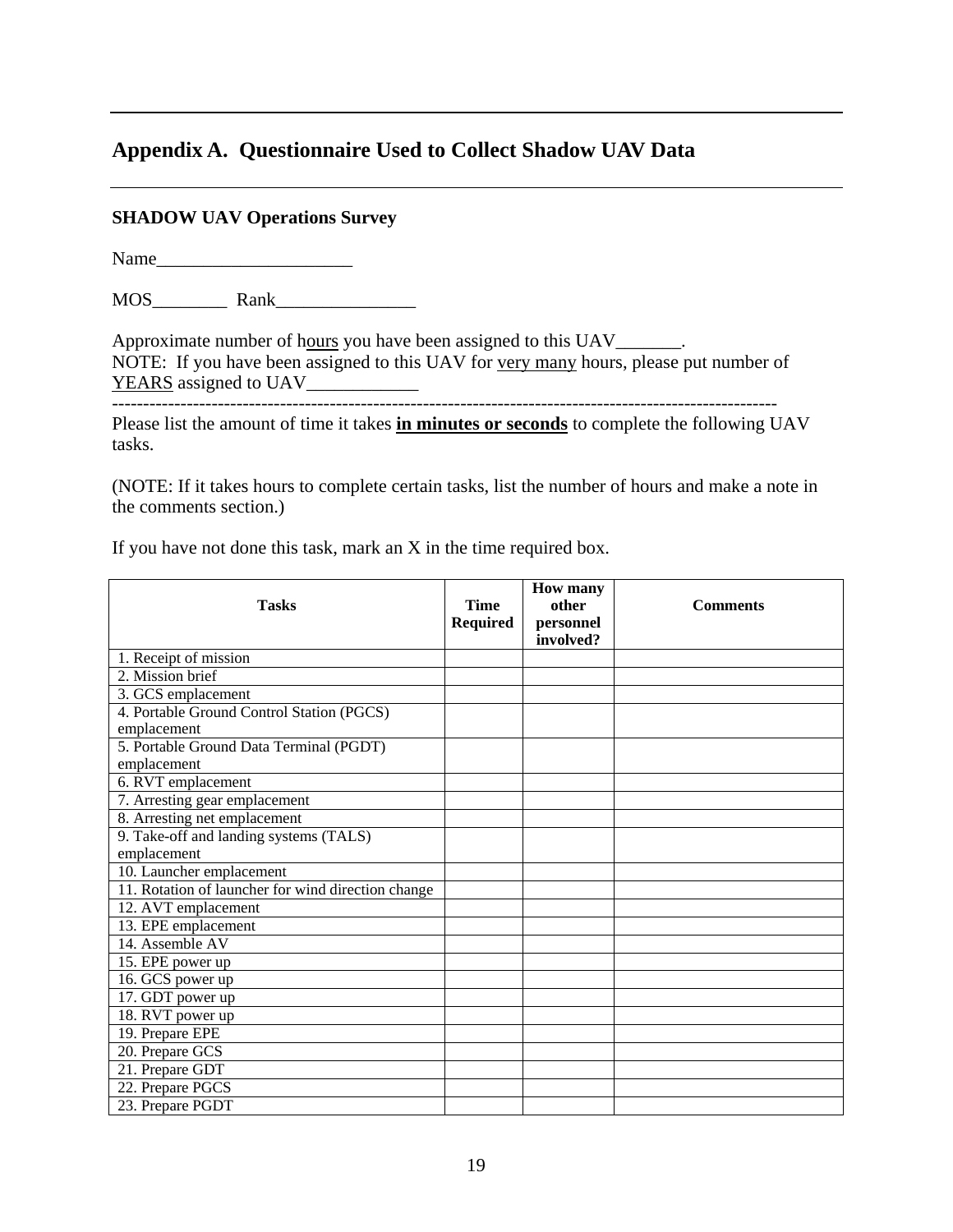| 24. GCS pre-flight check                       |  |  |
|------------------------------------------------|--|--|
| 25. GDT pre-flight check                       |  |  |
| 26. AV pre-flight check                        |  |  |
| 27. PGCS pre-flight check                      |  |  |
| 28. PGDT pre-flight check                      |  |  |
| 29. GCS preset                                 |  |  |
| 30. PGCS preset                                |  |  |
| 31. C4I IP addresses baseline                  |  |  |
| 32. Map loading baseline                       |  |  |
|                                                |  |  |
| 33. RVT pre-operational check                  |  |  |
| 34. Launcher pre-operational check             |  |  |
| 35. TALS pre-operational check                 |  |  |
| 36. AV pre-flight                              |  |  |
| 37. GCS pre-flight                             |  |  |
| 38. GDT pre-flight                             |  |  |
| 39. PGCS pre-flight                            |  |  |
| 40. PGDT pre-flight                            |  |  |
| 41. TALS pre-flight                            |  |  |
| 42. Launcher pre-flight                        |  |  |
| 43. AV engine startup                          |  |  |
| 44. Mount AV on launcher                       |  |  |
| 45. Remove AV from launcher                    |  |  |
| 46. Pre-launch                                 |  |  |
| 47. AV launch                                  |  |  |
| 48. In flight target data collection           |  |  |
| 49. Artillery adjustment                       |  |  |
| 50. RVT operations                             |  |  |
| 51. Crew changes in flight                     |  |  |
| 52. AVO responsibilities                       |  |  |
| 53. MPO responsibilities                       |  |  |
| 54. Control station transfer                   |  |  |
| 55. AV recovery                                |  |  |
| 56. AV engine shutdown                         |  |  |
| 57. System turn around                         |  |  |
| 58. Preparing arresting gear for next recovery |  |  |
| 59. Inspect AV                                 |  |  |
| 60. Clean and prepare AV                       |  |  |
| 61. Fuel AV                                    |  |  |
| 62. Defuel AV                                  |  |  |
| 63. Re-launch AV                               |  |  |
| 64. AVO post flight operations                 |  |  |
| 65. MPO post flight operations                 |  |  |
| 66. GCS power down                             |  |  |
| 67. GDT power down                             |  |  |
| 68. PGCS power down                            |  |  |
| 69. PGDT power down                            |  |  |
| 70. RVT power down                             |  |  |
| 71. EPE displacement                           |  |  |
| 72. AV disassembly                             |  |  |
| 73. GCS displacement                           |  |  |
| 74. GDT displacement                           |  |  |
| 75. PGCS displacement                          |  |  |
| 76. PGDT displacement                          |  |  |
| 77. RVT displacement                           |  |  |
| 78. AV displacement                            |  |  |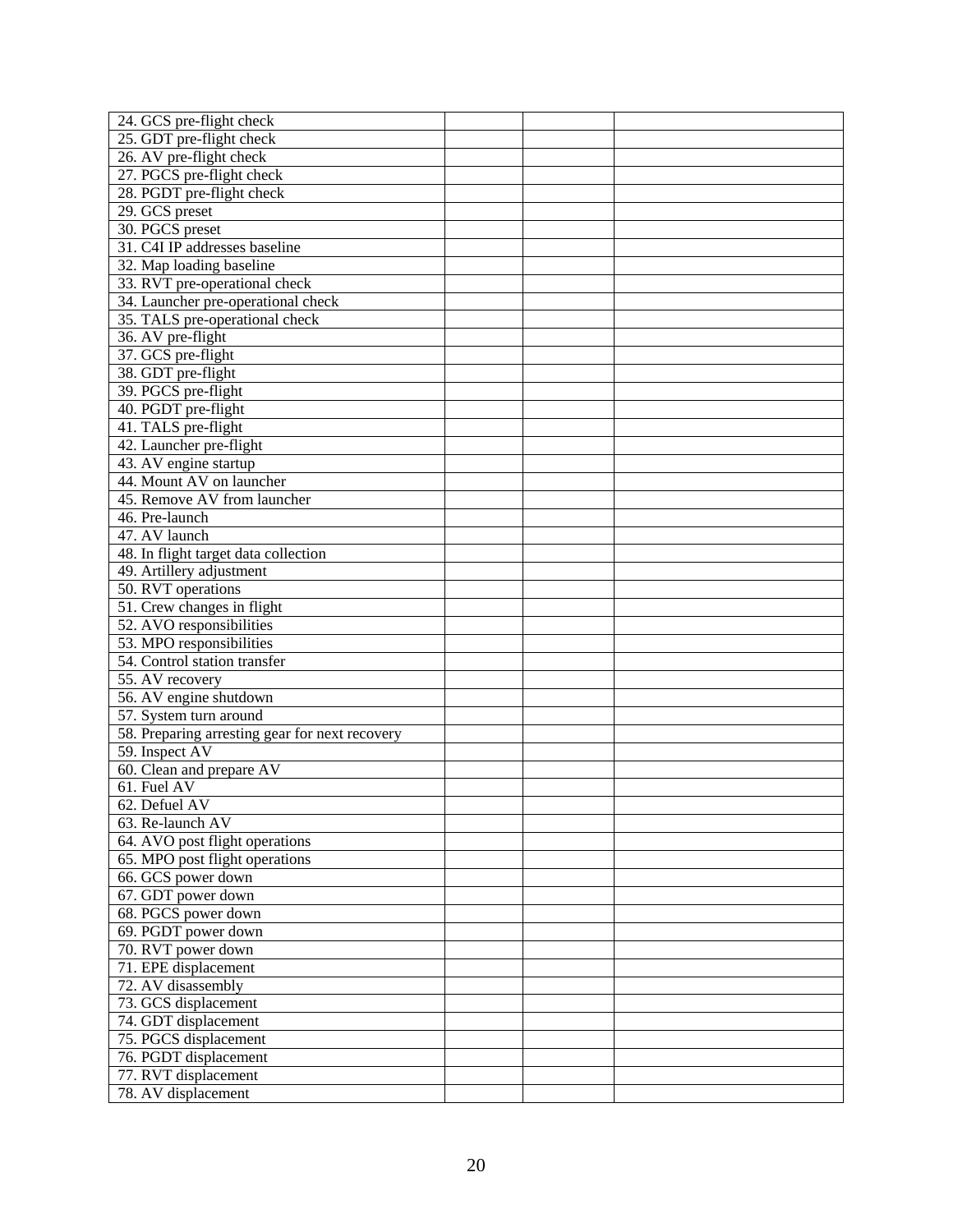| 79. Launcher displacement                        |                  |                                             |                                                                                                                                                                                                                                              |
|--------------------------------------------------|------------------|---------------------------------------------|----------------------------------------------------------------------------------------------------------------------------------------------------------------------------------------------------------------------------------------------|
| 80. TALS displacement                            |                  |                                             |                                                                                                                                                                                                                                              |
| 81. Arresting gear                               |                  |                                             |                                                                                                                                                                                                                                              |
| 82. Arresting net displacement                   |                  |                                             |                                                                                                                                                                                                                                              |
|                                                  |                  |                                             |                                                                                                                                                                                                                                              |
|                                                  |                  |                                             |                                                                                                                                                                                                                                              |
|                                                  |                  |                                             |                                                                                                                                                                                                                                              |
|                                                  |                  |                                             |                                                                                                                                                                                                                                              |
|                                                  |                  |                                             |                                                                                                                                                                                                                                              |
|                                                  |                  |                                             |                                                                                                                                                                                                                                              |
|                                                  |                  |                                             |                                                                                                                                                                                                                                              |
|                                                  |                  |                                             |                                                                                                                                                                                                                                              |
|                                                  |                  |                                             |                                                                                                                                                                                                                                              |
| <b>Emergency Tasks</b>                           | Time<br>Required | How many<br>other<br>personnel<br>involved? | Comments, how often does this<br>happen; example, one time per 10<br>flights? One per 100 flights?<br>Give an example of a percentage<br>of this events occurrence. If a<br>particular emergency has never<br>happened to you please say so. |
| 1. Fire on ground                                |                  |                                             |                                                                                                                                                                                                                                              |
| 2. Air vehicle fire on launcher                  |                  |                                             |                                                                                                                                                                                                                                              |
| 3. Launcher failure                              |                  |                                             |                                                                                                                                                                                                                                              |
| 4. TALS recovery failure                         |                  |                                             |                                                                                                                                                                                                                                              |
| 5. Air vehicle generator failure                 |                  |                                             |                                                                                                                                                                                                                                              |
| 6. Engine failure below 2000 feet above ground   |                  |                                             |                                                                                                                                                                                                                                              |
| level (AGL)                                      |                  |                                             |                                                                                                                                                                                                                                              |
| 7. Engine failure above 2000 feet AGL            |                  |                                             |                                                                                                                                                                                                                                              |
| 8. Primary and secondary no report               |                  |                                             |                                                                                                                                                                                                                                              |
| 9. Uncontrolled flight                           |                  |                                             |                                                                                                                                                                                                                                              |
| 10. Carburetor icing                             |                  |                                             |                                                                                                                                                                                                                                              |
| 11. Global Positioning System failure            |                  |                                             |                                                                                                                                                                                                                                              |
| 12. Stuck throttle (high revolutions per minute) |                  |                                             |                                                                                                                                                                                                                                              |
| 13. Stuck throttle (low revolutions per minute)  |                  |                                             |                                                                                                                                                                                                                                              |
| 14. TALS abort below the decision point          |                  |                                             |                                                                                                                                                                                                                                              |
| 15. AV high engine temperature                   |                  |                                             |                                                                                                                                                                                                                                              |
| 16. (P) GDT comms fail                           |                  |                                             |                                                                                                                                                                                                                                              |
| 17. In-flight servo failure                      |                  |                                             |                                                                                                                                                                                                                                              |
| 18. Software lockup                              |                  |                                             |                                                                                                                                                                                                                                              |
| 19. Dual uplink failure                          |                  |                                             |                                                                                                                                                                                                                                              |
| 20. Single uplink failure                        |                  |                                             |                                                                                                                                                                                                                                              |
| 21. VERSA modulareurobus (VME) failure           |                  |                                             |                                                                                                                                                                                                                                              |
| 22. GCS electrical power failure                 |                  |                                             |                                                                                                                                                                                                                                              |
| 23. General data does not match AV report        |                  |                                             |                                                                                                                                                                                                                                              |
| 24. Return home menu does not match AV report    |                  |                                             |                                                                                                                                                                                                                                              |
| Any other emergencies that you have experienced? |                  |                                             |                                                                                                                                                                                                                                              |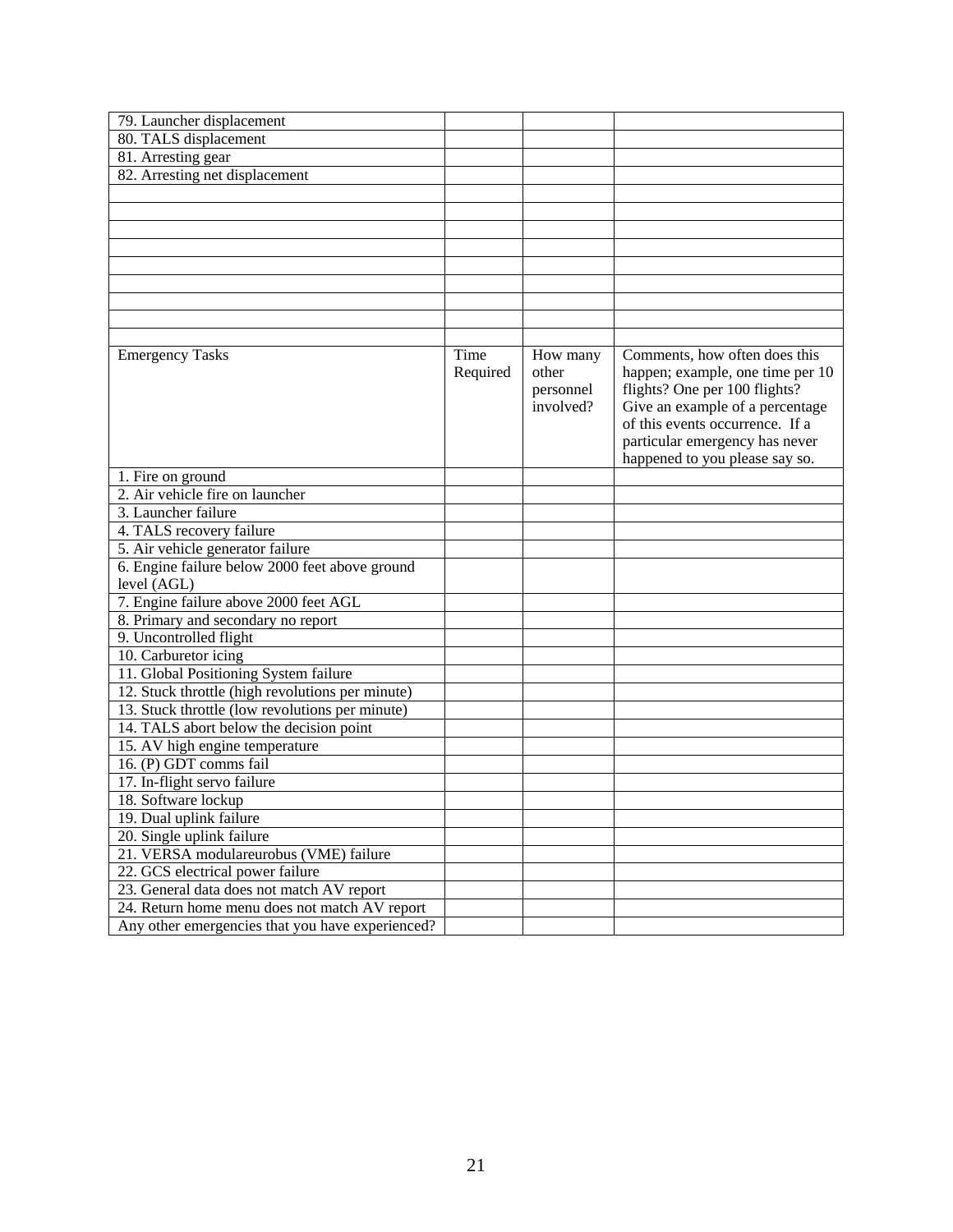#### INTENTIONALLY LEFT BLANK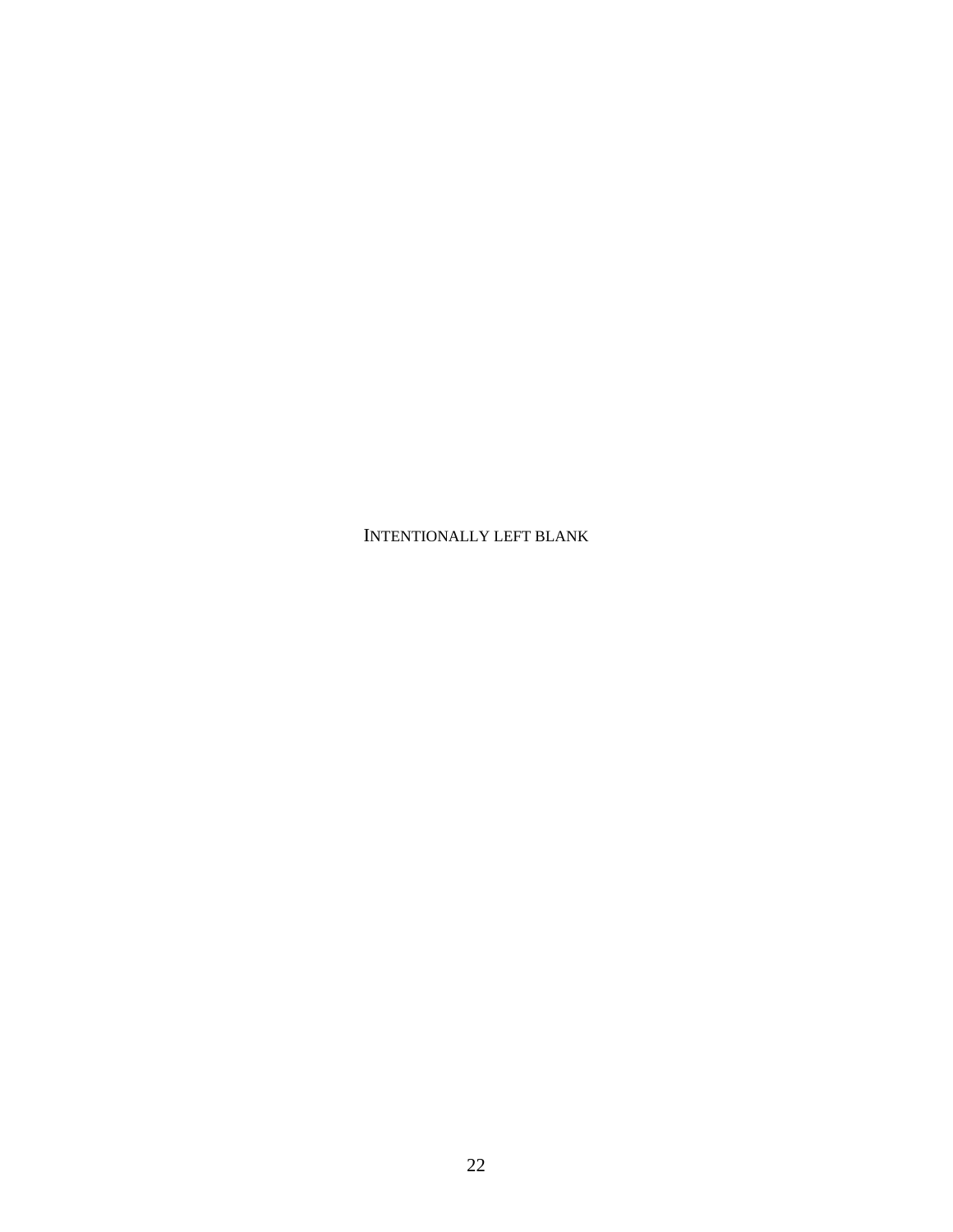## **Appendix B. Model Details by Function (15 functions total)**



### **Function 1. Receipt of Mission**

#### **Function 2. Planning**

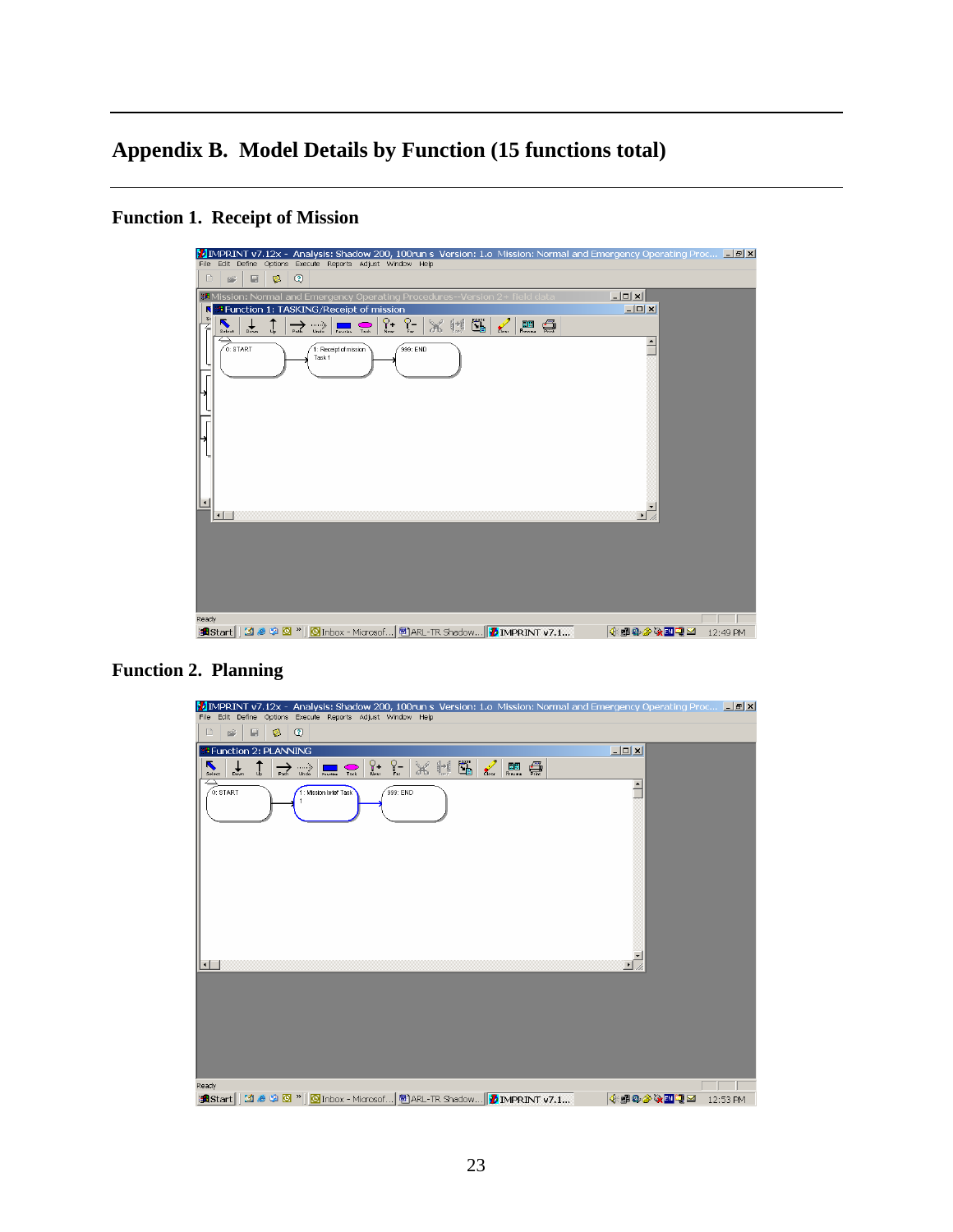

### **Function 3. Emplacement (not all tasks shown)**

**Function 4. Power up (not all tasks shown)** 

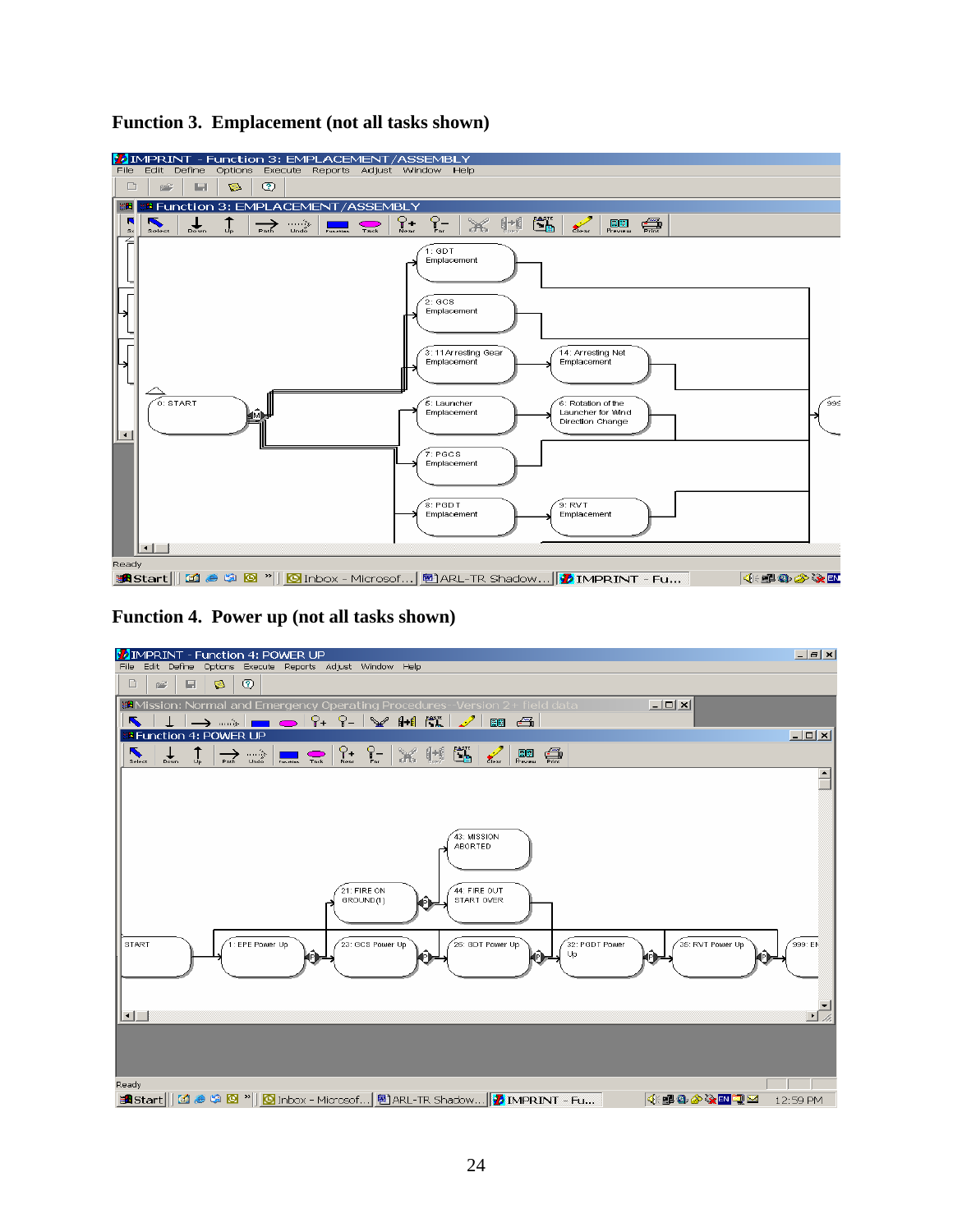

#### **Function 5. Preps (mission preparation)**

### **Function 6. Pre-flight Checks**

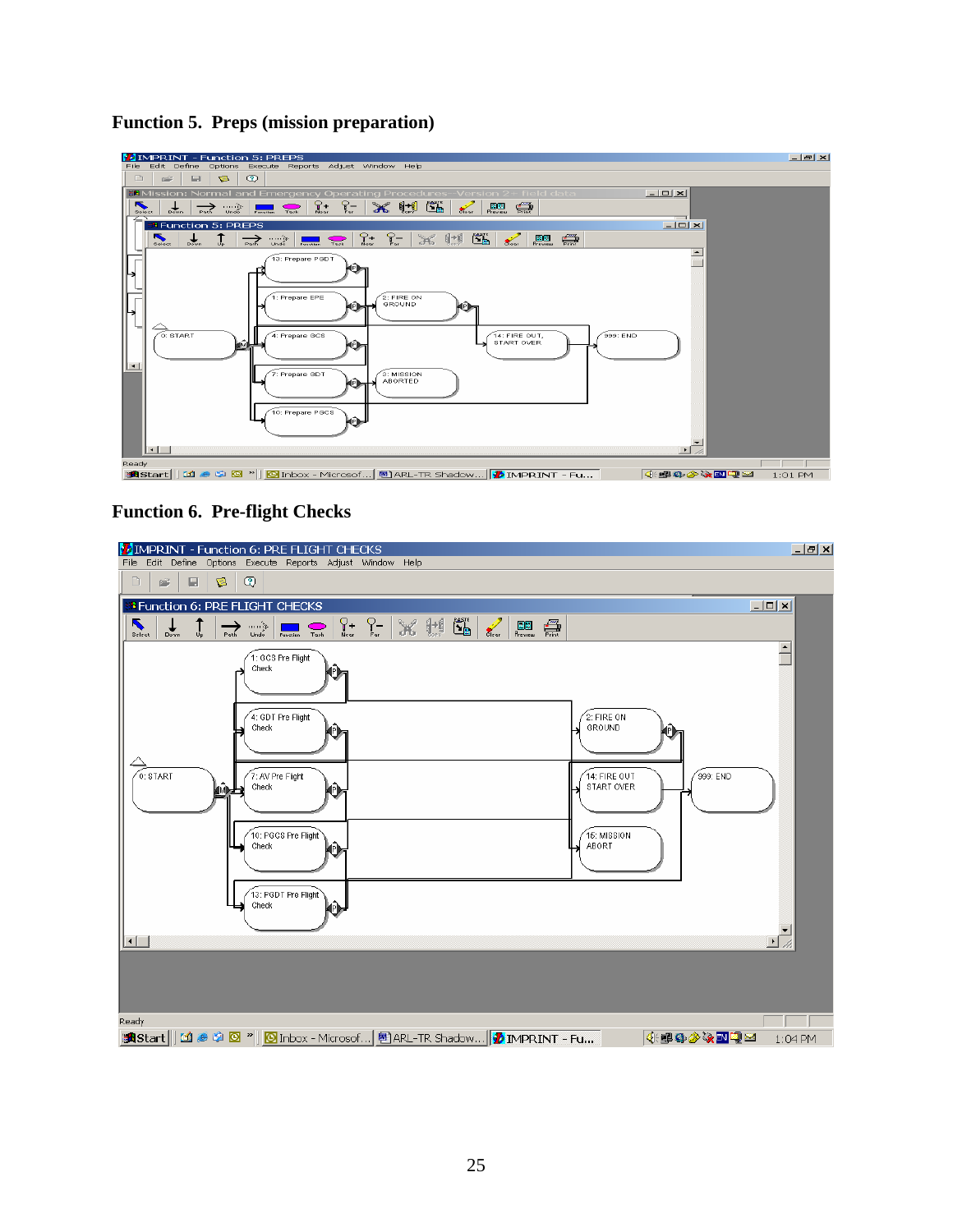

#### **Function7. Presets (not all tasks shown)**

### **Function 8. Pre-operational Checks**

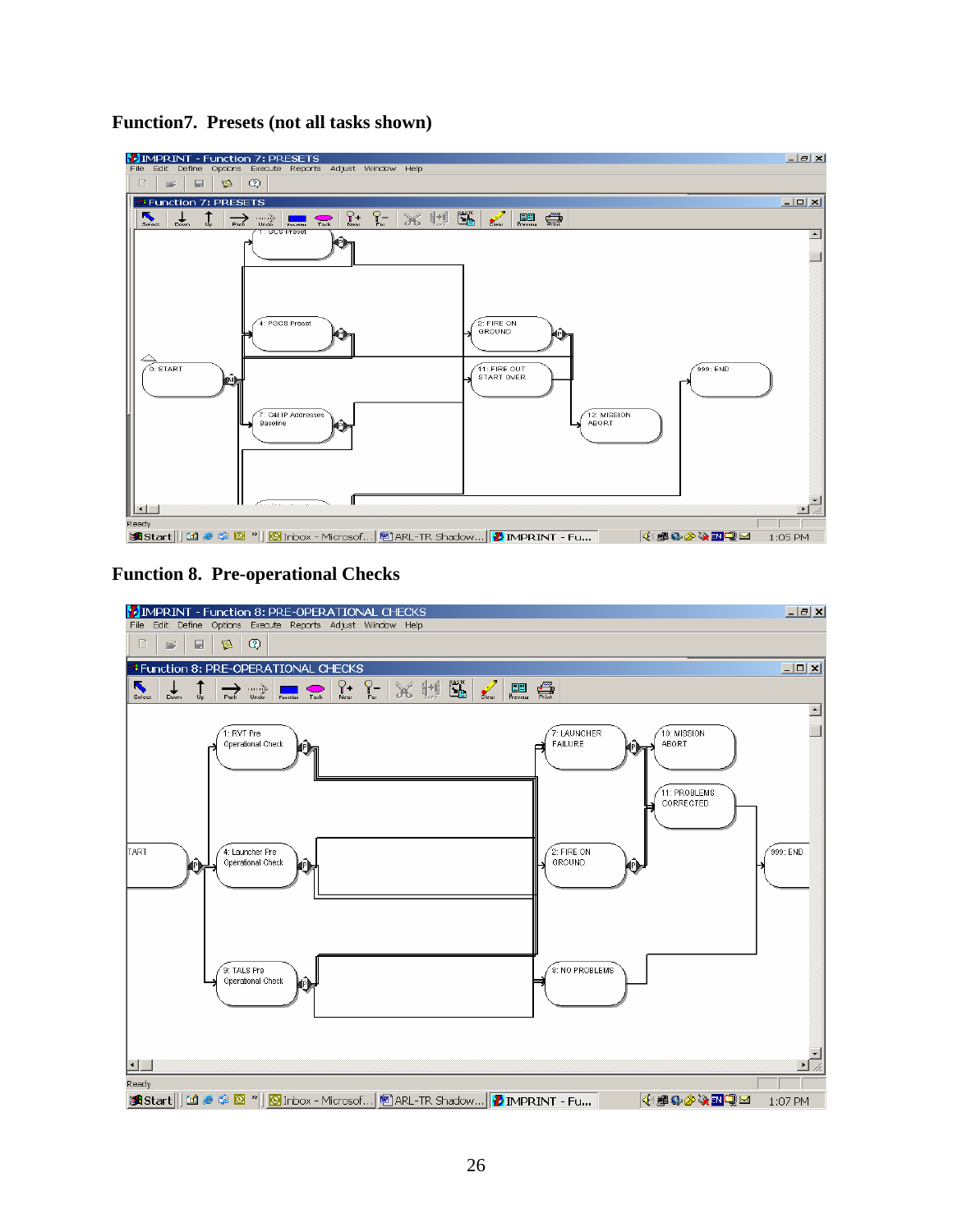

### **Function 9. System Pre-flight (not all tasks shown)**

**Function 10. Engine Start** 

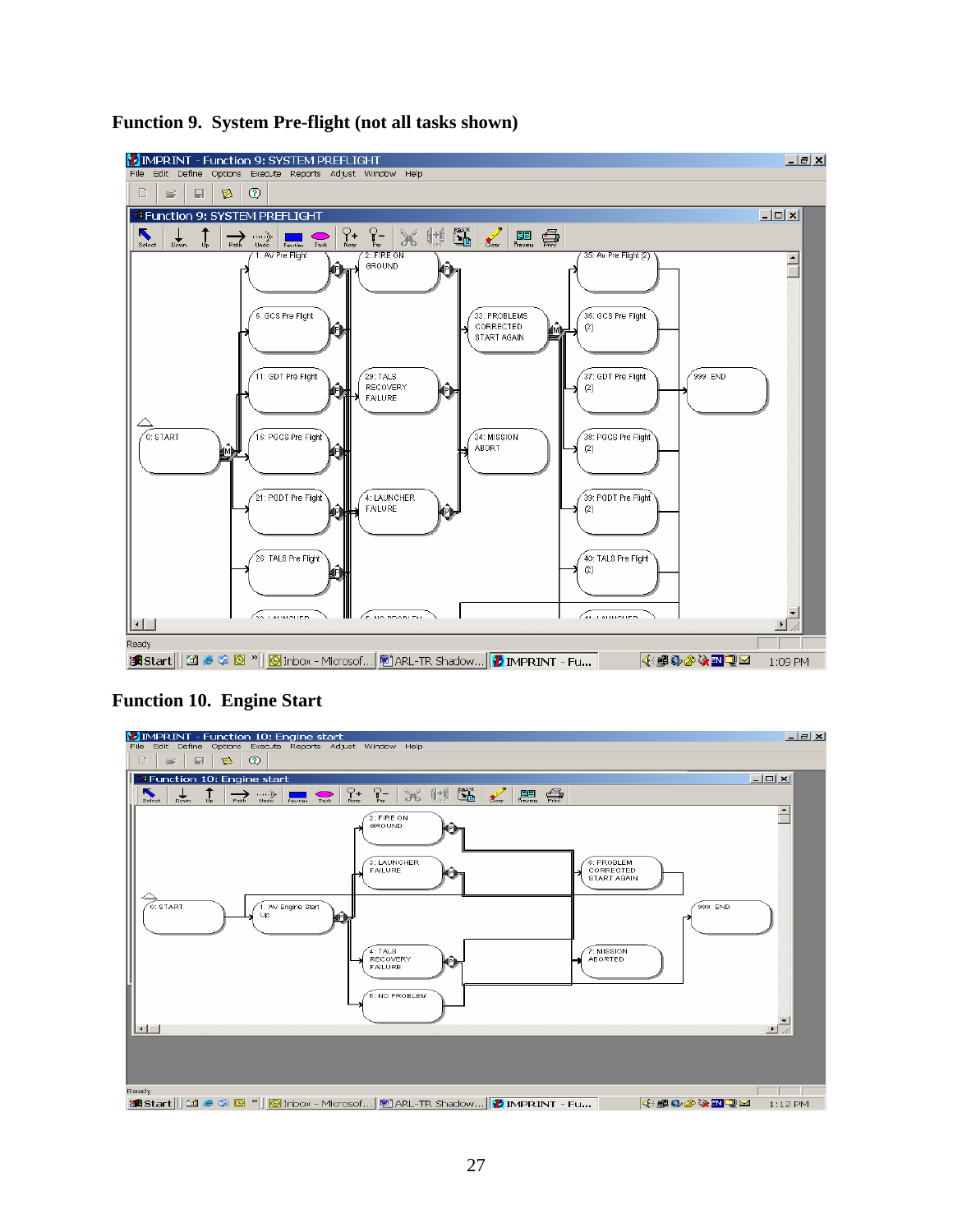

**Function 11. AV Launch (not all tasks shown)** 

**Function 12. In-flight Operations (not all tasks shown)** 

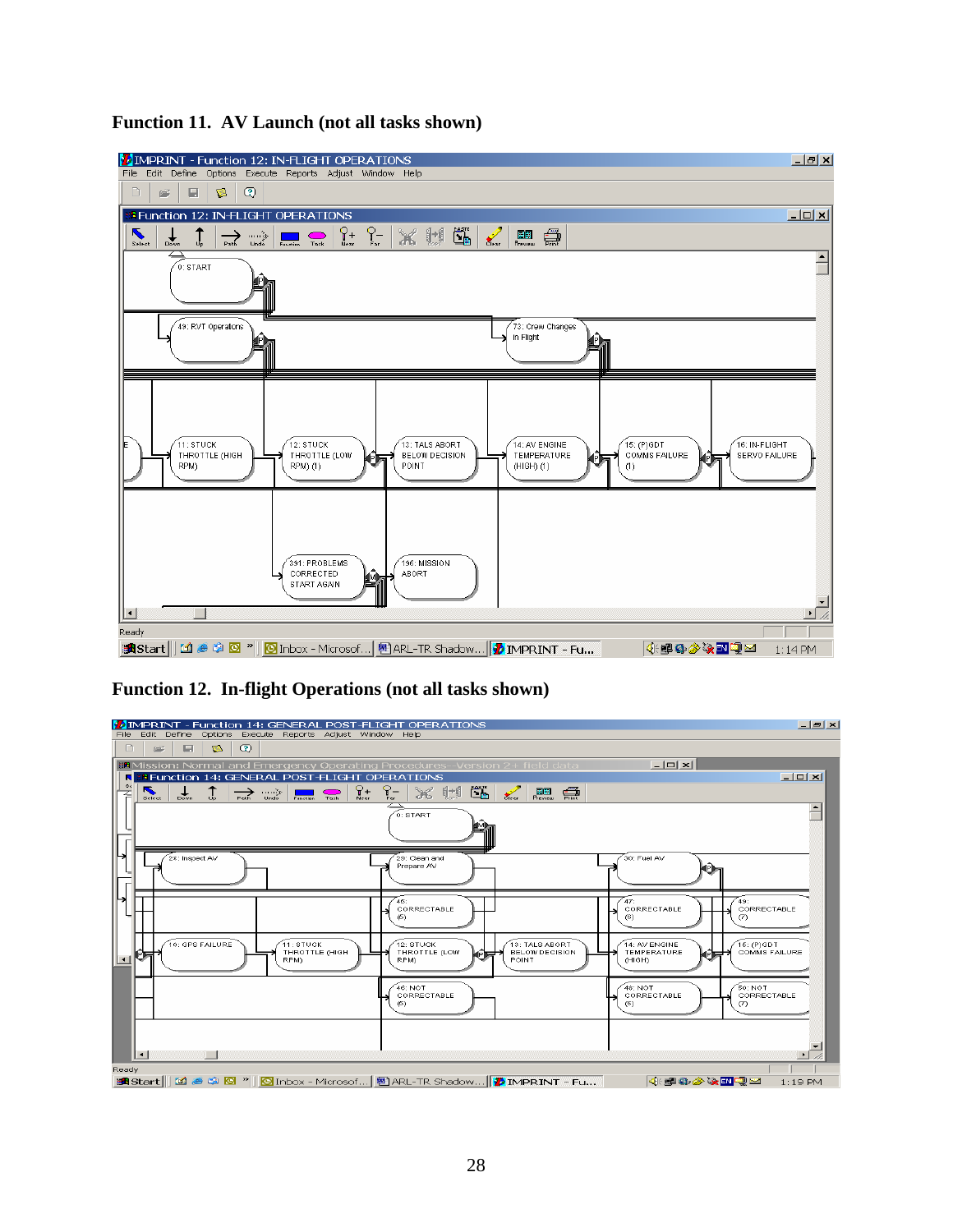

### **Function 13. General Post Flight Operations (not all tasks shown)**

**Function 14. Power Down (not all tasks shown)** 

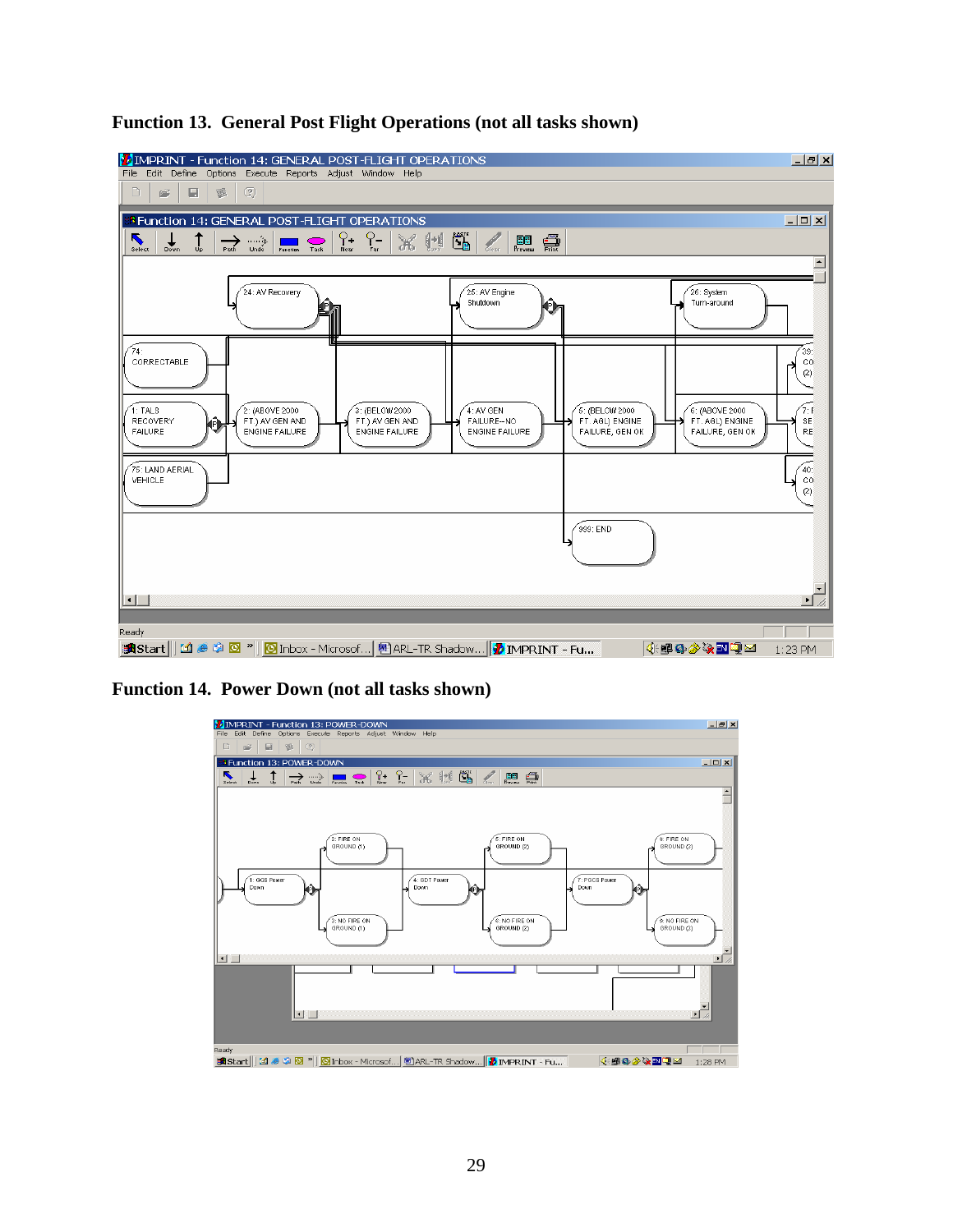

### **Function 15. Displacement (not all tasks shown)**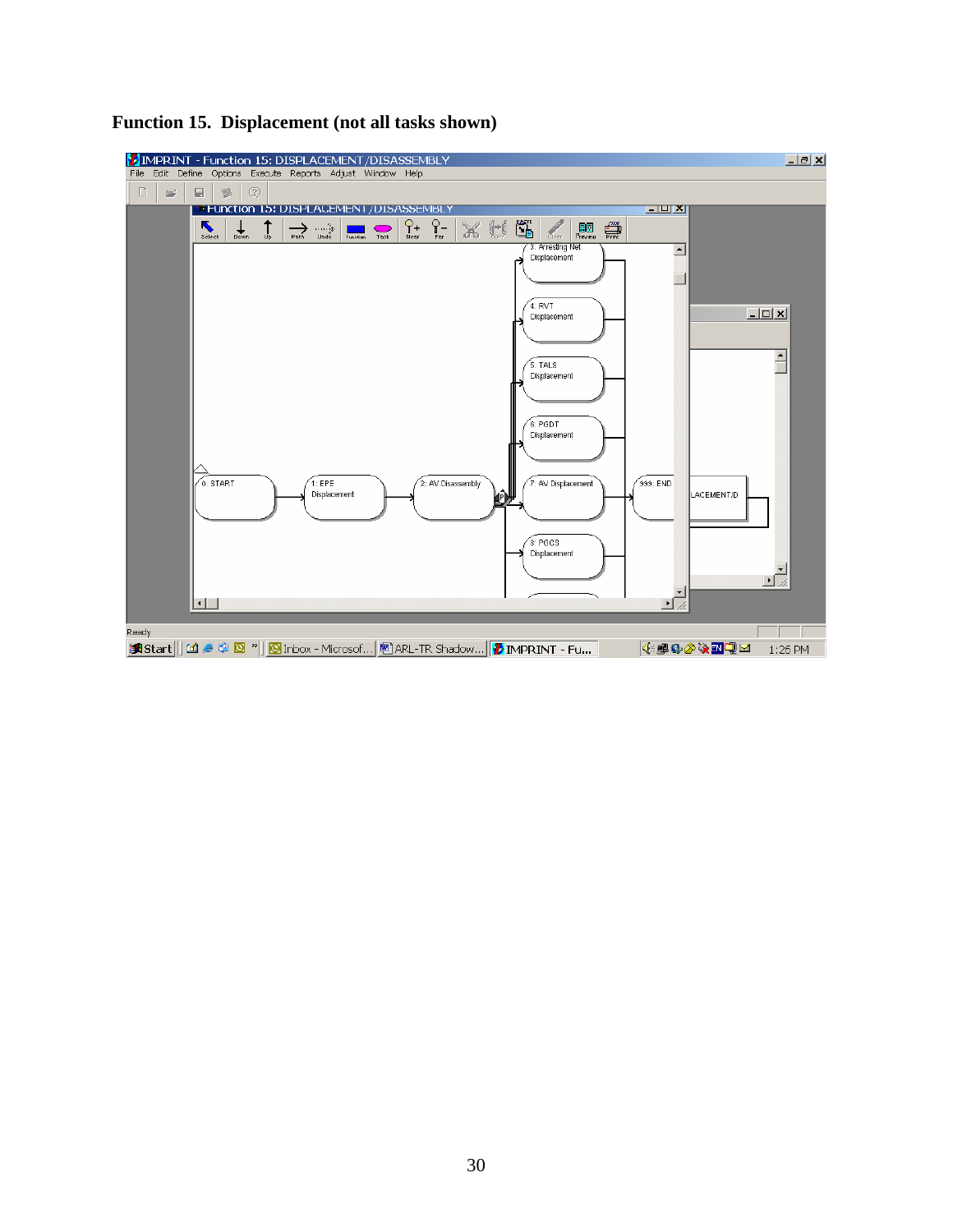## **Acronyms**

| <b>ARL</b>     | U.S. Army Research Laboratory                         |
|----------------|-------------------------------------------------------|
| <b>ATO</b>     | Army Technology Objective                             |
| AV             | air vehicle                                           |
| <b>AVO</b>     | air vehicle operator                                  |
| ER/MP          | extended range/multipurpose (UAV)                     |
| <b>FCS</b>     | <b>Future Combat Systems</b>                          |
| <b>GCS</b>     | ground control station                                |
| <b>IMPRINT</b> | <b>Improved Performance Research Integration Tool</b> |
| IOT&E          | initial operational test and evaluation               |
| <b>MOS</b>     | military occupational specialty                       |
| <b>MPO</b>     | mission payload operator                              |
| <b>SME</b>     | subject matter expert                                 |
| <b>TUAV</b>    | tactical unmanned aerial vehicle                      |
| <b>UAV</b>     | unmanned aerial vehicle                               |
| <b>VACP</b>    | visual, auditory, cognitive, and psychomotor          |
|                |                                                       |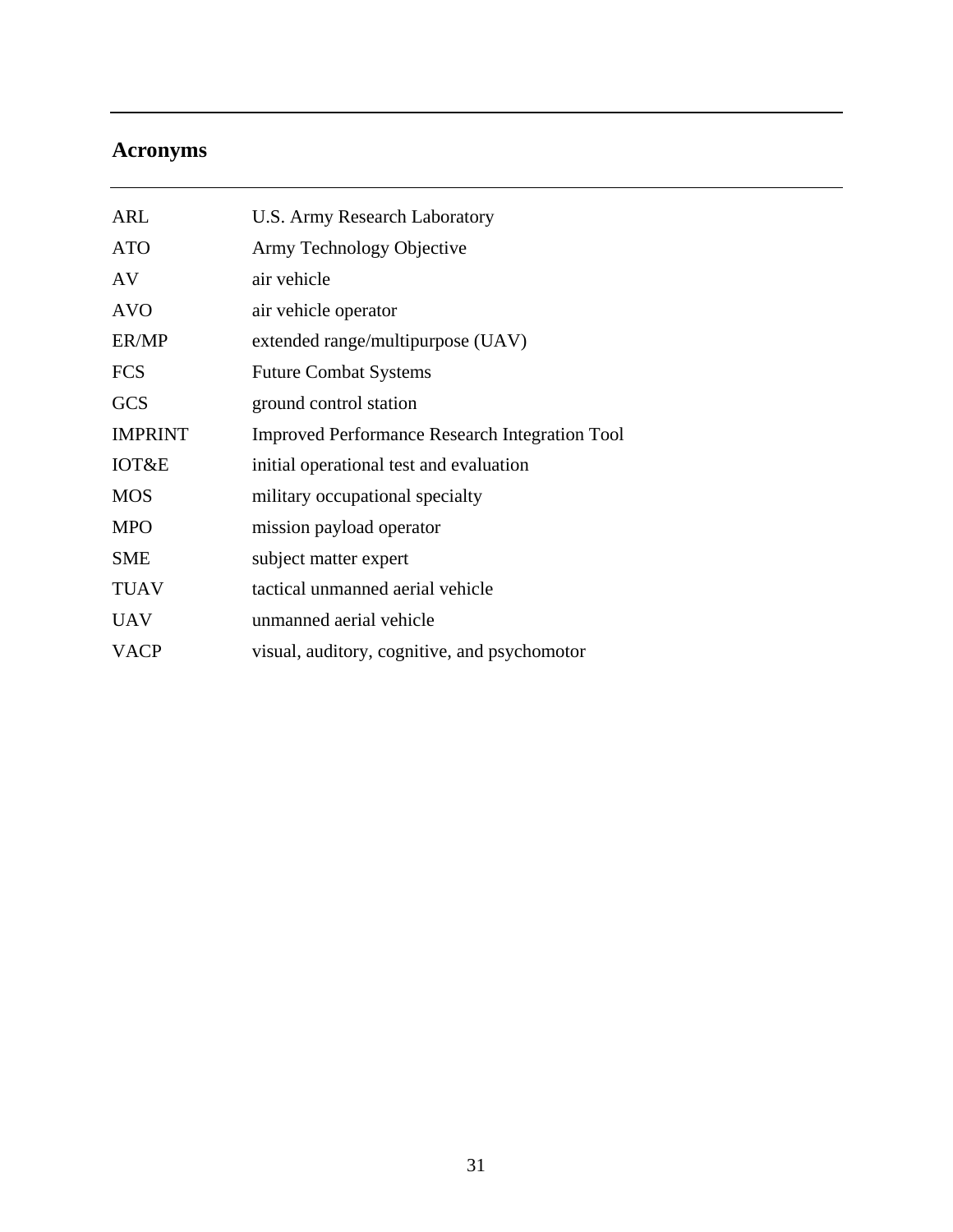NO. OF COPIES ORGANIZATION

- 1 DEFENSE TECHNICAL
- (PDF INFORMATION CTR
- ONLY) DTIC OCA 8725 JOHN J KINGMAN RD STE 0944 FORT BELVOIR VA 22060-6218
	- 1 US ARMY RSRCH DEV & ENGRG CMD SYSTEMS OF SYSTEMS INTEGRATION AMSRD SS T 6000 6TH ST STE 100 FORT BELVOIR VA 22060-5608
	- 1 INST FOR ADVNCD TCHNLGY THE UNIV OF TEXAS AT AUSTIN 3925 W BRAKER LN STE 400 AUSTIN TX 78759-5316
	- 1 DIRECTOR US ARMY RESEARCH LAB IMNE ALC IMS 2800 POWDER MILL RD ADELPHI MD 20783-1197
	- 1 DIRECTOR US ARMY RESEARCH LAB AMSRD ARL CI OK TL 2800 POWDER MILL RD ADELPHI MD 20783-1197
	- 1 DIR FOR PERS TECHNOLOGIES DPY CHIEF OF STAFF PERS 300 ARMY PENTAGON 2C733 WASHINGTON DC 20310-0300
	- 1 CODE 1142PS OFC OF NAVAL RSCH 800 N QUINCY STREET ARLINGTON VA 22217-5000
	- 1 CDR US ARMY RSCH INST ATTN PERI ZT DR E M JOHNSON 5001 EISENHOWER AVENUE ALEXANDRIA VA 22333-5600
	- 1 CDR USATRADOC COMMAND SAFETY OFC ATTN ATOS PESSAGNO/LYNE FORT MONROE VA 23651-5000

NO. OF COPIES ORGANIZATION

- 1 CDR USA AEROMEDICAL RSCH LAB ATTN LIBRARY FORT RUCKER AL 36362-5292
- 1 US ARMY SAFETY CTR ATTN CSSC SE FORT RUCKER AL 36362
- 1 CHIEF ARMY RSCH INST AVIATION R&D ACTIVITY ATTN PERI IR FORT RUCKER AL 36362-5354
- 1 US ARMY TROOP SUPPORT CMD NATICK RD&E CTR ATTN BEHAVIORAL SCI DIV SSD NATICK MA 01760-5020
- 1 USAF ARMSTRONG LAB/CFTO ATTN DR F W BAUMGARDNER SUSTAINED OPERATIONS BR BROOKS AFB TX 78235-5000
- 1 PEO STRI 12350 RSCH PARKWAY ORLANDO FL 32826-3276
- 1 PURDUE UNIVERSITY SERIALS UNIT CDM KARDEX 1535 STEWART CTR WEST LAFAYETTE IN 47907-1535
- 1 GOVT PUBLICATIONS LIB 409 WILSON M UNIVERSITY OF MINNESOTA MINNEAPOLIS MN 55455
- 1 MR WALT TRUSZKOWSKI NASA/GODDARD SPACE FLIGHT CTR CODE 588.0 GREENBELT MD 20771
- 1 DR NORMAN BADLER DEPT OF COMPUTER & INFO **SCIENCE**  UNIV OF PENNSYLVANIA PHILADELPHIA PA 19104-6389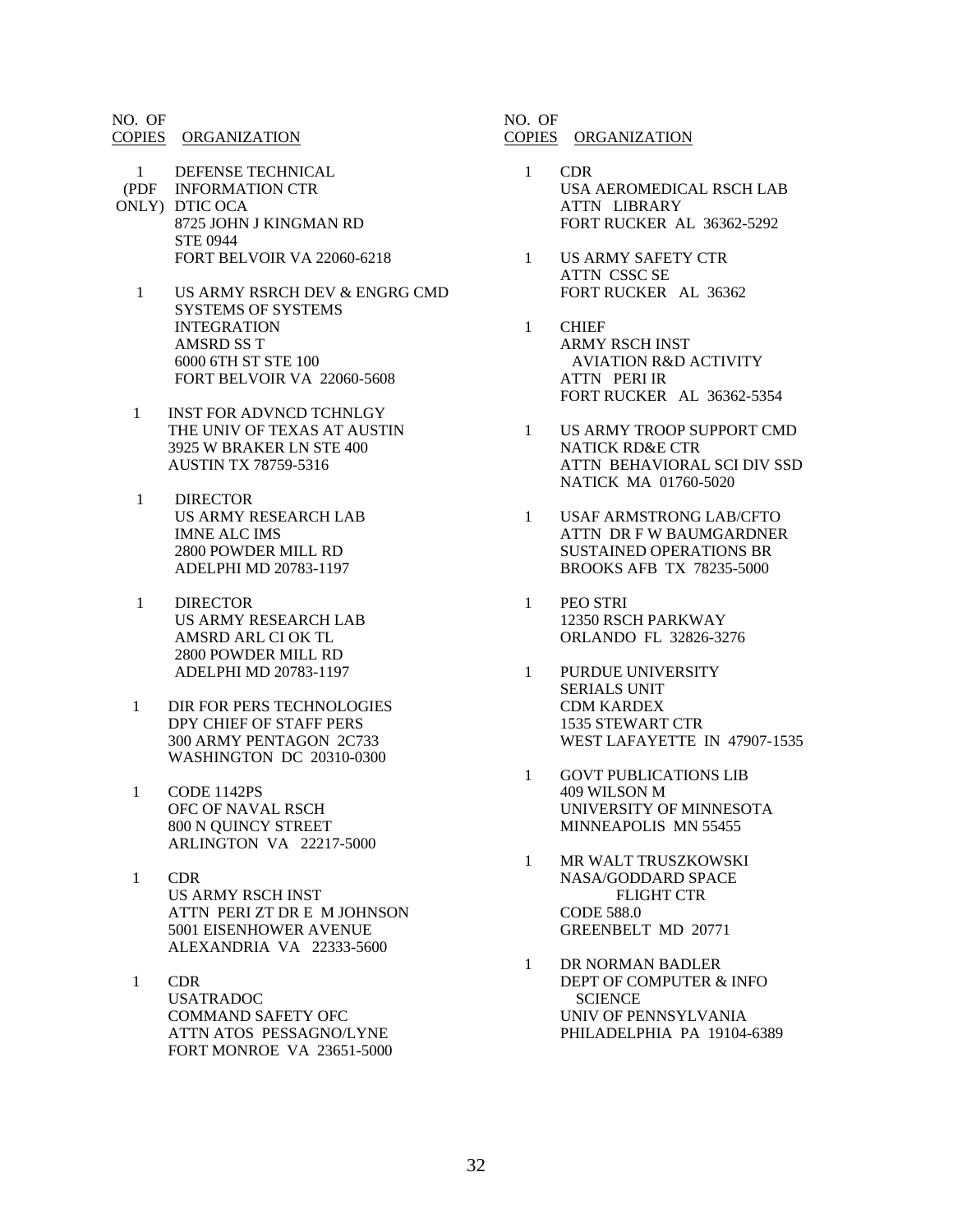#### NO. OF COPIES ORGANIZATION

- 1 HUMAN FACTORS ENG PROGRAM DEPT OF BIOMEDICAL ENGNG COLLEGE OF ENGINEERING & COMPUTER SCIENCE WRIGHT STATE UNIVERSITY DAYTON OH 45435
- 1 CDR USA MEDICAL R&D COMMAND ATTN SGRD PLC LTC K FRIEDL FORT DETRICK MD 21701-5012
- 1 CDR US ARMY AVIATION CTR ATTN ATZQ CDM S FT RUCKER AL 36362-5163
- 1 DIRECTOR US ARMY AEROFLIGHT DYNAMICS DIR MAIL STOP 239-9 NASA AMES RSCH CTR MOFFETT FIELD CA 94035-1000
- 1 CDR I CORPS AND FORT LEWIS AMC FAST SCIENCE ADVISER ATTN AFZH CSS FORT LEWIS WA 98433-5000
- 1 ENGINEERING PSYCH LAB DEPT OF BEHAVIORAL SCIENCES & LEADERSHIP BLDG 601 ROOM 281 US MILITARY ACADEMY WEST POINT NY 10996-1784
- 1 DR SEHCHANG HAH WM J HUGHES TECH CTR FAA NAS HUMAN FACTORS BR ACT-530 BLDG 28 ATLANTIC CITY INTNATL AIRPORT NJ 08405
- 1 US ARMY RSCH INST ATTN PERI IK D L FINLEY 2423 MORANDE STREET FORT KNOX KY 40121-5620
- 1 ARMY RSCH LABORATORY HRED ATTN AMSRD ARL HR M DR M STRUB 6359 WALKER LANE SUITE 100 ALEXANDRIA VA 22310

NO. OF

#### COPIES ORGANIZATION

- 1 ARMY RSCH LABORATORY HRED ATTN AMSRD ARL HR MA J MARTIN MYER CENTER RM 2D311 FT MONMOUTH NJ 07703-5630
- 1 ARMY RSCH LABORATORY HRED ATTN AMSRD ARL HR MC A DAVISON 320 MANSCEN LOOP STE 166 FT LEONARD WOOD MO 65473-8929
- 1 ARMY RSCH LABORATORY HRED ATTN AMSRD ARL HR MD T COOK BLDG 5400 RM C242 REDSTONE ARSENAL AL 35898-7290
- 1 COMMANDANT USAADASCH ATTN ATSA CD ATTN AMSRD ARL HR ME MS A MARES 5800 CARTER RD FT BLISS TX 79916-3802
- 1 ARMY RSCH LABORATORY HRED ATTN AMSRD ARL HR MI J MINNINGER BLDG 5400 RM C242 REDSTONE ARSENAL AL 35898-7290
- 1 ARMY RSCH LABORATORY HRED ATTN AMSRD ARL HR MM DR V RICE BLDG 4011 RM 217 1750 GREELEY RD FT SAM HOUSTON TX 78234-5094
- 1 ARMY RSCH LABORATORY HRED ATTN AMSRD ARL HR MG R SPINE BUILDING 333 PICATINNY ARSENAL NJ 07806-5000
- 1 ARL HRED ARMC FLD ELMT ATTN AMSRD ARL HR MH C BURNS BLDG 1467B ROOM 336 THIRD AVENUE FT KNOX KY 40121
- 1 ARMY RSCH LABORATORY HRED AVNC FIELD ELEMENT ATTN AMSRD ARL HR MJ D DURBIN BLDG 4506 (DCD) RM 107 FT RUCKER AL 36362-5000
- 1 ARMY RSCH LABORATORY HRED ATTN AMSRD ARL HR MK MR J REINHART 10125 KINGMAN RD FT BELVOIR VA 22060-5828